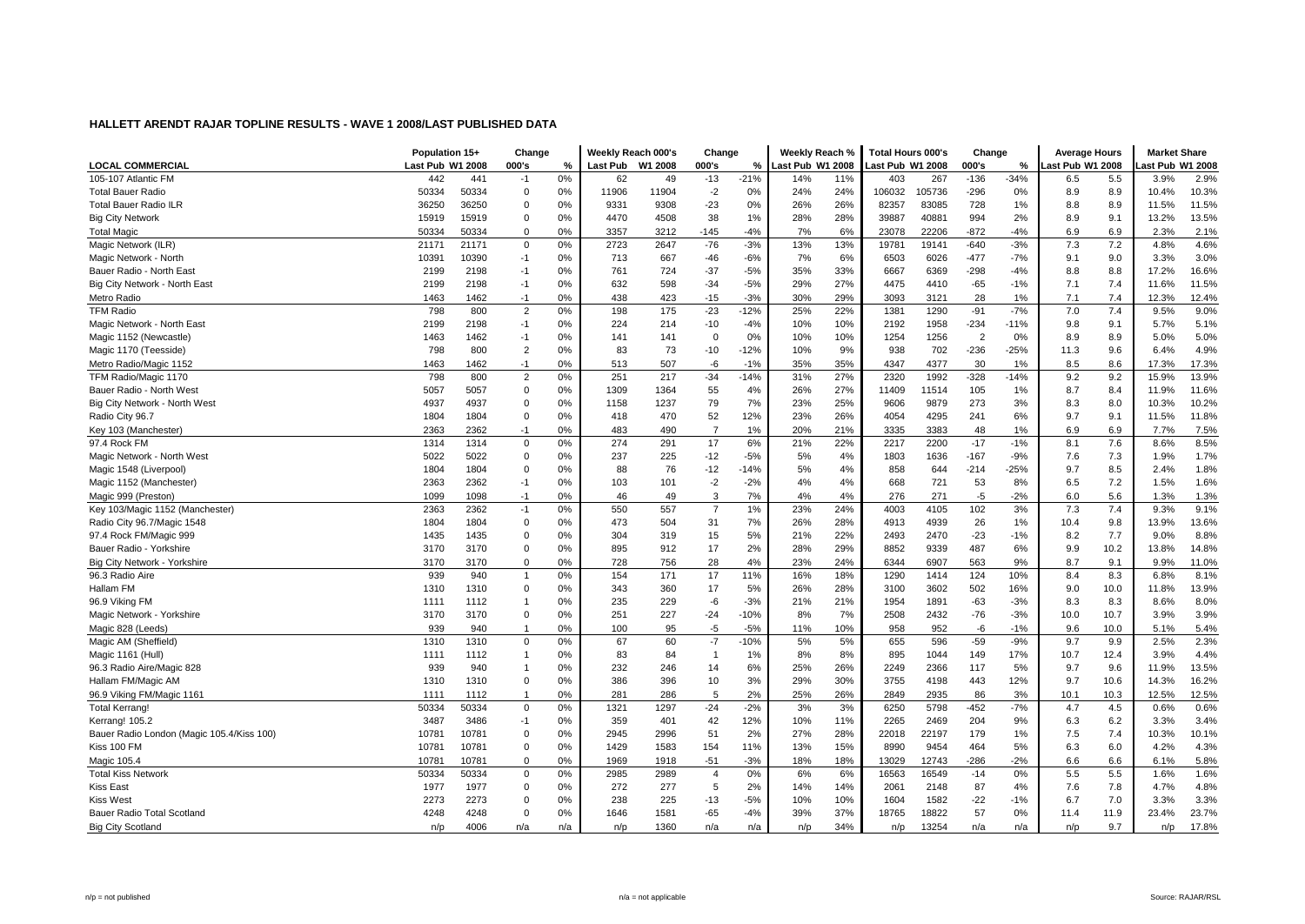|                                     | Population 15+   |       | Change         |       | Weekly Reach 000's |         | Change         |        | Weekly Reach %                 |           | <b>Total Hours 000's</b> |        | Change  |        | <b>Average Hours</b> |       | <b>Market Share</b> |       |
|-------------------------------------|------------------|-------|----------------|-------|--------------------|---------|----------------|--------|--------------------------------|-----------|--------------------------|--------|---------|--------|----------------------|-------|---------------------|-------|
| <b>LOCAL COMMERCIAL</b>             | Last Pub W1 2008 |       | 000's          | %     | Last Pub           | W1 2008 | 000's          | %      | Last Pub W1 2008               |           | Last Pub W1 2008         |        | 000's   | %      | ast Pub W1 2008      |       | ast Pub W1 2008     |       |
| Bauer Radio Central Scotland        | 2791             | 2791  | $\mathbf 0$    | 0%    | 929                | 899     | $-30$          | $-3%$  | 33%                            | 32%       | 10275                    | 10685  | 410     | 4%     | 11.1                 | 11.9  | 20.0%               | 21.2% |
| <b>Total Radio Clyde</b>            | 1824             | 1824  | 0              | 0%    | 620                | 616     | $-4$           | $-1%$  | 34%                            | 34%       | 6601                     | 6899   | 298     | 5%     | 10.6                 | 11.2  | 19.8%               | 20.9% |
| Clyde 1 FM                          | 1824             | 1824  | $\mathbf 0$    | 0%    | 534                | 526     | -8             | $-1%$  | 29%                            | 29%       | 4581                     | 4714   | 133     | 3%     | 8.6                  | 9.0   | 13.7%               | 14.3% |
| Clyde 2                             | 1824             | 1824  | $\Omega$       | 0%    | 209                | 227     | 18             | 9%     | 11%                            | 12%       | 2019                     | 2186   | 167     | 8%     | 9.7                  | 9.6   | 6.0%                | 6.6%  |
| <b>Total Radio Forth</b>            | 1065             | 1064  | $-1$           | 0%    | 316                | 291     | $-25$          | $-8%$  | 30%                            | 27%       | 3674                     | 3786   | 112     | 3%     | 11.6                 | 13.0  | 18.5%               | 20.1% |
| ForthOne                            | 1065             | 1064  | $-1$           | 0%    | 282                | 258     | $-24$          | $-9%$  | 26%                            | 24%       | 2831                     | 2885   | 54      | 2%     | 10.1                 | 11.2  | 14.2%               | 15.3% |
| Forth <sub>2</sub>                  | 1065             | 1064  | $-1$           | 0%    | 97                 | 90      | $-7$           | $-7%$  | 9%                             | 8%        | 843                      | 900    | 57      | 7%     | 8.7                  | 10.0  | 4.2%                | 4.8%  |
| C.F.M.Radio                         | 253              | 252   | $-1$           | 0%    | 101                | 98      | $-3$           | $-3%$  | 40%                            | 39%       | 1070                     | 1063   | $-7$    | $-1%$  | 10.6                 | 10.8  | 20.8%               | 21.4% |
| Moray Firth Radio                   | 230              | 229   | $-1$           | 0%    | 110                | 108     | $-2$           | $-2%$  | 48%                            | 47%       | 1284                     | 1164   | $-120$  | $-9%$  | 11.7                 | 10.8  | 24.2%               | 22.6% |
| <b>Total Northsound Radio</b>       | 299              | 298   | $-1$           | 0%    | 146                | 146     | $\Omega$       | 0%     | 49%                            | 49%       | 1656                     | 1882   | 226     | 14%    | 11.4                 | 12.9  | 28.9%               | 33.3% |
| Northsound One                      | 299              | 298   | $-1$           | 0%    | 121                | 122     | $\overline{1}$ | 1%     | 40%                            | 41%       | 1064                     | 1195   | 131     | 12%    | 8.8                  | 9.8   | 18.6%               | 21.1% |
| Northsound Two                      | 299              | 298   | $-1$           | 0%    | 57                 | 60      | 3              | 5%     | 19%                            | 20%       | 593                      | 687    | 94      | 16%    | 10.3                 | 11.5  | 10.4%               | 12.2% |
| Radio Borders                       | 105              | 105   | $\mathbf 0$    | 0%    | 58                 | 58      | $\Omega$       | 0%     | 55%                            | 55%       | 739                      | 753    | 14      | 2%     | 12.8                 | 13.0  | 32.4%               | 32.2% |
| <b>Total Radio Tay</b>              | 365              | 366   | $\overline{1}$ | 0%    | 163                | 154     | -9             | $-6%$  | 45%                            | 42%       | 2085                     | 1726   | $-359$  | $-17%$ | 12.8                 | 11.2  | 29.8%               | 25.2% |
| Tay-FM                              | 365              | 366   | $\mathbf{1}$   | 0%    | 123                | 111     | $-12$          | $-10%$ | 34%                            | 30%       | 1258                     | 1040   | $-218$  | $-17%$ | 10.2                 | 9.3   | 18.0%               | 15.2% |
| Tay-AM                              | 365              | 366   | $\mathbf{1}$   | 0%    | 74                 | 67      | $-7$           | $-9%$  | 20%                            | 18%       | 827                      | 686    | $-141$  | $-17%$ | 11.1                 | 10.2  | 11.8%               | 10.0% |
| West Sound (inc. West FM)           | 386              | 385   | $-1$           | 0%    | 152                | 143     | -9             | $-6%$  | 39%                            | 37%       | 1661                     | 1521   | $-140$  | $-8%$  | 10.9                 | 10.6  | 25.3%               | 23.5% |
| Downtown Radio (DTR) / 97.4 Cool FM | 1366             | 1367  | $\overline{1}$ | 0%    | 484                | 516     | 32             | 7%     | 35%                            | 38%       | 5151                     | 5341   | 190     | 4%     | 10.6                 | 10.3  | 20.0%               | 21.2% |
| 97.4 Cool FM                        | 935              | 936   | $\mathbf{1}$   | 0%    | 311                | 330     | 19             | 6%     | 33%                            | 35%       | 2710                     | 2954   | 244     | 9%     | 8.7                  | 9.0   | 14.9%               | 16.9% |
| Downtown Radio (DTR)                | 1366             | 1367  | -1             | 0%    | 240                | 269     | 29             | 12%    | 18%                            | 20%       | 2442                     | 2387   | $-55$   | $-2%$  | 10.2                 | 8.9   | 9.5%                | 9.5%  |
| Wave 105 FM                         | 1694             | 1693  | $-1$           | 0%    | 336                | 321     | $-15$          | $-4%$  | 20%                            | 19%       | 3357                     | 3268   | $-89$   | $-3%$  | 10.0                 | 10.2  | 9.2%                | 9.0%  |
| 107 The Bee                         | 182              | 181   | $-1$           | $-1%$ | 20                 | 22      | $\overline{2}$ | 10%    | 11%                            | 12%       | 270                      | 313    | 43      | 16%    | 13.8                 | 14.0  | 7.4%                | 8.1%  |
| Club Asia 963+972AM                 | 10780            | 10781 | $\overline{1}$ | 0%    | 201                | 197     | $-4$           | $-2%$  | 2%                             | 2%        | 1198                     | 1327   | 129     | 11%    | 6.0                  | 6.7   | 0.6%                | 0.6%  |
| <b>Total CN Radio</b>               | 1817             | 1818  | $\overline{1}$ | 0%    | 390                | 385     | $-5$           | $-1%$  | 21%                            | 21%       | 3392                     | 3259   | $-133$  | $-4%$  | 8.7                  | 8.5   | 8.9%                | 8.5%  |
| The Bay                             | 309              | 308   | $-1$           | 0%    | 90                 | 89      | $-1$           | $-1%$  | 29%                            | 29%       | 846                      | 703    | $-143$  | $-17%$ | 9.4                  | 7.9   | 13.4%               | 11.1% |
| Citybeat 96.7FM                     | 540              | 540   | 0              | 0%    | 136                | 136     | 0              | 0%     | 25%                            | 25%       | 1018                     | 928    | $-90$   | $-9%$  | 7.5                  | 6.8   | 9.5%                | 8.5%  |
| <b>CN Radio Midlands</b>            | 967              | 969   | $\overline{2}$ | 0%    | 155                | 152     | $-3$           | $-2%$  | 16%                            | 16%       | 1381                     | 1323   | $-58$   | -4%    | 8.9                  | 8.7   | 6.8%                | 6.5%  |
| Rugby FM                            | 71               | 71    | $\Omega$       | 0%    | 25                 | 24      | $-1$           | $-4%$  | 35%                            | 33%       | 233                      | 226    | $-7$    | $-3%$  | 9.3                  | 9.4   | 16.8%               | 15.5% |
| Touch FM Staffs (was Centre FM)     | 240              | 240   | $\mathbf 0$    | 0%    | 32                 | 28      | $-4$           | $-13%$ | 13%                            | 12%       | 382                      | 308    | $-74$   | $-19%$ | 11.9                 | 11.2  | 6.9%                | 5.6%  |
| Touch FM - South Midlands           | 656              | 658   | $\overline{2}$ | 0%    | 98                 | 101     | 3              | 3%     | 15%                            | 15%       | 766                      | 790    | 24      | 3%     | 7.8                  | 7.9   | 5.8%                | 5.9%  |
| 107.6 Touch FM Banbury              | 81               | 81    | $\mathbf 0$    | 0%    | 15                 | 15      | $\mathbf 0$    | 0%     | 19%                            | 19%       | 114                      | 120    | 6       | 5%     | 7.5                  | $7.8$ | 6.2%                | 6.7%  |
| 96.2 Touch FM Coventry              | 281              | 282   | $\mathbf{1}$   | 0%    | 31                 | 32      | $\overline{1}$ | 3%     | 11%                            | 11%       | 158                      | 150    | -8      | $-5%$  | 5.1                  | 4.7   | 3.3%                | 3.0%  |
| 102 Touch FM Stratford              | 295              | 295   | $\mathbf 0$    | 0%    | 52                 | 53      | $\overline{1}$ | 2%     | 18%                            | 18%       | 493                      | 519    | 26      | 5%     | 9.4                  | 9.8   | 7.4%                | 7.9%  |
| Connect FM (was KCBC 107.4)         | 215              | 215   | $\Omega$       | 0%    | 45                 | 42      | $-3$           | $-7%$  | 21%                            | 20%       | 452                      | 398    | $-54$   | $-12%$ | 10.1                 | 9.5   | 9.5%                | 8.4%  |
| Chester's Dee 106.3                 | 185              | 185   | $\Omega$       | 0%    | 34                 | 31      | $-3$           | $-9%$  | 18%                            | 17%       | 257                      | 298    | 41      | 16%    | 7.6                  | 9.6   | 6.7%                | 7.6%  |
| 3FM                                 | 66               | 66    | $\mathbf 0$    | 0%    | 19                 | 16      | $-3$           | $-16%$ | 28%                            | 25%       | 216                      | 200    | $-16$   | $-7%$  | 11.6                 | 12.2  | 13.6%               | 13.1% |
| Total GCap Media UK                 | 50334            | 50334 | $\mathbf 0$    | 0%    | 14882              | 14429   | $-453$         | $-3%$  | 30%                            | 29%       | 131136                   | 123242 | $-7894$ | $-6%$  | 8.8                  | 8.5   | 12.8%               | 12.0% |
| GCap Media - National Brands Total  | 50334            | 50334 | 0              | 0%    | 8906               | 8475    | $-431$         | $-5%$  | 18%                            | 17%       | 70541                    | 65372  | $-5169$ | $-7%$  | 7.9                  | 7.7   | 6.9%                | 6.4%  |
| Chill                               | 50334            | 50334 | 0              | 0%    | 197                | 156     | -41            | $-21%$ | $\star\mathrm{o}_{\mathrm{6}}$ | $\star$ % | 986                      | 652    | $-334$  | $-34%$ | 5.0                  | 4.2   | 0.1%                | 0.1%  |
| Classic FM                          | 50334            | 50334 | $\Omega$       | 0%    | 5591               | 5622    | 31             | 1%     | 11%                            | 11%       | 42646                    | 38744  | $-3902$ | $-9%$  | 7.6                  | 6.9   | 4.2%                | 3.7%  |
| Life                                | 50334            | 50334 | $\mathbf 0$    | 0%    | 89                 | 141     | 52             | 58%    | $*_{\%}$                       | $*$ %     | 700                      | 1368   | 668     | 95%    | 7.9                  | 9.7   | 0.1%                | 0.1%  |
| <b>Planet Rock</b>                  | 50334            | 50334 | $\mathbf 0$    | 0%    | 563                | 563     | $\Omega$       | 0%     | 1%                             | 1%        | 3148                     | 3637   | 489     | 16%    | 5.6                  | 6.5   | 0.3%                | 0.4%  |
| theJazz                             | 50334            | 50334 | $\mathbf 0$    | 0%    | 364                | 407     | 43             | 12%    | 1%                             | 1%        | 1882                     | 2043   | 161     | 9%     | 5.2                  | 5.0   | 0.2%                | 0.2%  |
| Total Choice (UK)                   | 50334            | 50334 | $\mathbf 0$    | 0%    | 622                | 695     | 73             | 12%    | 1%                             | 1%        | 4207                     | 5068   | 861     | 20%    | 6.8                  | 7.3   | 0.4%                | 0.5%  |
| <b>GCap Gold Network UK</b>         | 50334            | 50334 | $\Omega$       | 0%    | 1243               | 913     | $-330$         | $-27%$ | 2%                             | 2%        | 10821                    | 8163   | $-2658$ | $-25%$ | 8.7                  | 8.9   | 1.1%                | 0.8%  |
| GCap Media - Local Brands Total     | 34792            | 34792 | $\mathbf 0$    | 0%    | 8944               | 8658    | $-286$         | $-3%$  | 26%                            | 25%       | 77695                    | 73037  | $-4658$ | $-6%$  | 8.7                  | 8.4   | 11.0%               | 10.2% |
| The One Network                     | 29126            | 29127 | $\mathbf{1}$   | 0%    | 7005               | 6878    | $-127$         | $-2%$  | 24%                            | 24%       | 58372                    | 55231  | $-3141$ | $-5%$  | 8.3                  | 8.0   | 9.7%                | 9.1%  |
| Beacon FM                           | 1292             | 1293  | $\overline{1}$ | 0%    | 228                | 239     | 11             | 5%     | 18%                            | 19%       | 2123                     | 1805   | $-318$  | $-15%$ | 9.3                  | 7.5   | 7.8%                | 6.4%  |
| 96.4 BRMB                           | 2029             | 2031  | $\overline{2}$ | 0%    | 408                | 419     | 11             | 3%     | 20%                            | 21%       | 2356                     | 2523   | 167     | 7%     | 5.8                  | 6.0   | 5.9%                | 6.0%  |
| The Buzz 97.1 FM                    | 437              | 438   | $\mathbf{1}$   | 0%    | 42                 | 35      | $-7$           | $-17%$ | 10%                            | 8%        | 237                      | 211    | $-26$   | $-11%$ | 5.7                  | 6.0   | 3.0%                | 2.8%  |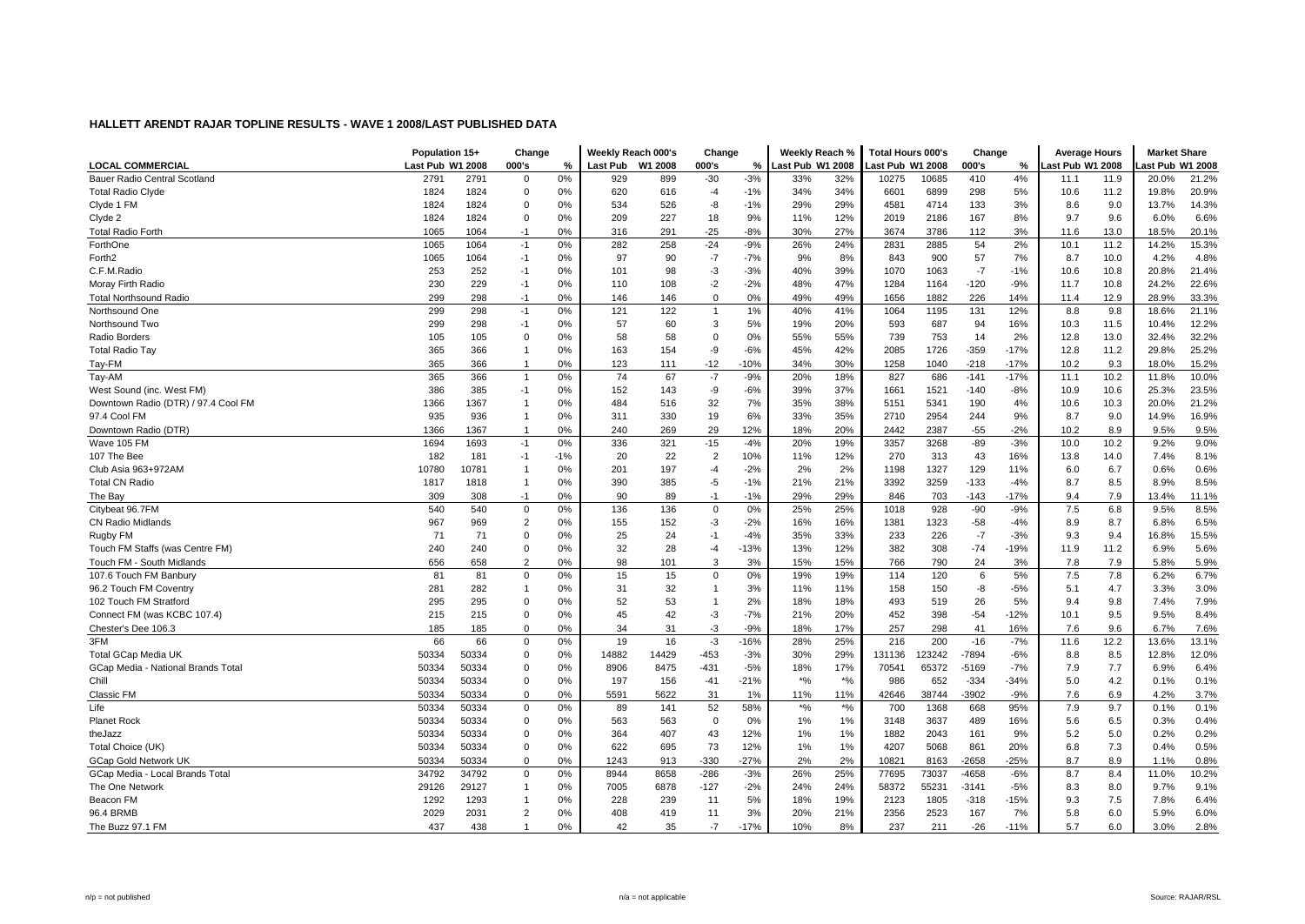| <b>LOCAL COMMERCIAL</b><br>Last Pub W1 2008<br>000's<br>000's<br>Last Pub W1 2008<br>Last Pub W1 2008<br>000's<br>ast Pub W1 2008<br>%<br><b>Last Pub</b><br>W1 2008<br>%<br>ast Pub W1 2008<br>%<br>95.8 Capital Radio<br>0%<br>3%<br>0%<br>4.6%<br>10781<br>10781<br>0<br>1517<br>1563<br>46<br>14%<br>14%<br>10063<br>10053<br>$-10$<br>6.4<br>6.6<br>4.7%<br>32<br>3<br>10%<br>24%<br>26%<br>310<br>329<br>19<br>6%<br>10.2<br>13.3%<br>14.2%<br>Champion 103 FM<br>121<br>122<br>$\mathbf{1}$<br>1%<br>29<br>10.6<br>10.5%<br>386<br>385<br>94<br>-6<br>$-6%$<br>24%<br>781<br>73<br>10%<br>8.3<br>96.9 Chiltern FM (Bedford)<br>$-1$<br>0%<br>100<br>26%<br>708<br>7.1<br>8.8%<br>731<br>731<br>0%<br>160<br>$-1%$<br>22%<br>22%<br>1053<br>1039<br>$-14$<br>$-1%$<br>6.5<br>7.4%<br>97.6 Chiltern FM (Dunstable/Luton)<br>$\Omega$<br>161<br>$-1$<br>6.5<br>7.4%<br>$-8%$<br>8.9<br>8.1%<br>Coast 96.3<br>243<br>242<br>$-1$<br>0%<br>48<br>44<br>$-4$<br>20%<br>18%<br>436<br>388<br>$-48$<br>$-11%$<br>9.1<br>9.0%<br>2CR FM<br>600<br>600<br>0%<br>123<br>11%<br>20%<br>853<br>831<br>$-22$<br>$-3%$<br>7.7<br>6.8<br>6.0%<br>$\Omega$<br>111<br>12<br>19%<br>6.0%<br>27%<br>3671<br>14.2%<br>1186<br>1187<br>0%<br>329<br>320<br>-9<br>$-3%$<br>28%<br>3721<br>$-50$<br>$-1%$<br>11.3<br>11.5<br>14.5%<br>Essex FM (inc. Ten-17 FM)<br>$\mathbf{1}$<br>9.7%<br><b>FOX FM</b><br>649<br>649<br>$\mathbf 0$<br>0%<br>170<br>160<br>$-10$<br>$-6%$<br>26%<br>25%<br>1352<br>$-266$<br>$-16%$<br>8.5<br>11.4%<br>1618<br>9.5<br>9.3%<br>373<br>373<br>0%<br>107<br>4%<br>28%<br>29%<br>683<br>810<br>127<br>19%<br>7.6<br>7.8%<br>102.7 Hereward FM<br>0<br>103<br>$\overline{4}$<br>6.6<br>7.9<br>$\Omega$<br>75<br>75<br>0%<br>34%<br>34%<br>$-74$<br><b>Horizon Radio</b><br>219<br>219<br>0%<br>$\Omega$<br>662<br>588<br>$-11%$<br>8.8<br>14.3%<br>12.3%<br>11.4%<br>Gemini FM Total<br>525<br>525<br>$\Omega$<br>0%<br>165<br>150<br>$-15$<br>$-9%$<br>31%<br>28%<br>1424<br>1303<br>$-121$<br>$-8%$<br>8.6<br>8.7<br>12.7%<br>12.4%<br>Gemini FM East (Exeter Area)<br>301<br>301<br>$\mathbf 0$<br>0%<br>100<br>89<br>$-11$<br>$-11%$<br>33%<br>29%<br>897<br>851<br>$-46$<br>$-5%$<br>8.9<br>9.6<br>13.6%<br>$-75$<br>7.4<br>9.8%<br>Gemini FM West (Torbay Area)<br>224<br>224<br>$\Omega$<br>0%<br>65<br>61<br>$-4$<br>$-6%$<br>29%<br>27%<br>527<br>452<br>$-14%$<br>8.2<br>11.5%<br>1287<br>14.0%<br>1286<br>0%<br>381<br>350<br>$-31$<br>$-8%$<br>30%<br>27%<br>4785<br>3638<br>$-1147$<br>$-24%$<br>12.6<br>10.4<br>17.0%<br>GWR<br>1147<br>0%<br>373<br>365<br>-8<br>$-2%$<br>33%<br>32%<br>3179<br>2749<br>$-430$<br>$-14%$<br>8.5<br>7.5<br>9.9%<br><b>Invicta FM</b><br>1146<br>$\mathbf{1}$<br>11.4%<br>$-2%$<br>$-88$<br>14.3%<br>Lantern FM 96.2 and 97.3<br>128<br>128<br>$\mathbf 0$<br>0%<br>46<br>45<br>$-1$<br>36%<br>35%<br>515<br>427<br>$-17%$<br>11.2<br>9.6<br>16.7%<br>17%<br>8.7<br>8.7%<br>105.4 Leicester Sound FM<br>651<br>652<br>$\mathbf{1}$<br>0%<br>110<br>129<br>19<br>17%<br>20%<br>857<br>1126<br>269<br>31%<br>7.8<br>7.0%<br>374<br>374<br>69<br>18%<br>18%<br>798<br>620<br>$-178$<br>$-22%$<br>9.0<br>7.6%<br>$\mathbf 0$<br>0%<br>68<br>1%<br>11.7<br>10.7%<br>Marcher Sound (formerly MFM 103.4)<br>$\overline{1}$<br>8.6%<br>726<br>726<br>$\mathbf 0$<br>0%<br>126<br>123<br>$-3$<br>$-2%$<br>17%<br>17%<br>1106<br>1287<br>181<br>16%<br>8.8<br>10.5<br>7.9%<br>Mercia<br>330<br>330<br>$\Omega$<br>0%<br>35<br>$-3%$<br>11%<br>11%<br>$-1%$<br>4.8<br>2.2%<br>2.3%<br>Mercury FM (Herts)<br>36<br>$-1$<br>170<br>169<br>$-1$<br>4.7<br>7.2<br>7.4%<br>360<br>360<br>$\mathbf 0$<br>0%<br>82<br>84<br>$\overline{2}$<br>2%<br>23%<br>23%<br>771<br>$-169$<br>$-22%$<br>10.0%<br>Mercury FM (Surrey & Sussex)<br>602<br>9.4<br>520<br>$-1$<br>0%<br>6<br>5%<br>23%<br>24%<br>1079<br>1236<br>157<br>15%<br>10.0<br>9.7%<br>11.6%<br>519<br>118<br>124<br>9.1<br>Northants 96<br>38%<br>$-27$<br>17.1%<br>Orchard FM<br>336<br>336<br>$\mathbf 0$<br>0%<br>140<br>127<br>$-13$<br>$-9%$<br>42%<br>1502<br>1475<br>$-2%$<br>10.8<br>11.6<br>18.0%<br>98<br>$\overline{2}$<br>7.9<br>12.6%<br>97 FM Plymouth Sound<br>330<br>330<br>$\mathbf 0$<br>0%<br>96<br>2%<br>29%<br>30%<br>715<br>773<br>58<br>8%<br>7.5<br>11.5%<br>5.3%<br>103.2 Power FM<br>1099<br>$\Omega$<br>0%<br>$-12$<br>$-6%$<br>17%<br>16%<br>1342<br>$-138$<br>$-10%$<br>7.1<br>6.9<br>1099<br>188<br>176<br>1204<br>5.9%<br>Q103<br>$-3%$<br>23%<br>$-27%$<br>6.8%<br>449<br>450<br>0%<br>101<br>98<br>$-3$<br>22%<br>901<br>658<br>-243<br>8.9<br>6.7<br>9.5%<br>$\mathbf{1}$<br>628<br>$\mathbf 0$<br>23<br>15%<br>25%<br>29%<br>1627<br>12<br>9.0<br>11.9%<br>Radio Broadland<br>628<br>0%<br>158<br>181<br>1615<br>1%<br>10.2<br>12.1%<br>6.2%<br>822<br>17<br>7.9<br>7.1<br>RAM FM<br>624<br>624<br>$\Omega$<br>0%<br>102<br>116<br>14<br>14%<br>16%<br>19%<br>805<br>2%<br>5.8%<br>0%<br>260<br>2%<br>27%<br>27%<br>1893<br>1989<br>96<br>5%<br>7.6<br>9.9%<br>9.7%<br>Red Dragon<br>965<br>966<br>$\mathbf{1}$<br>256<br>$\overline{4}$<br>7.4<br>102.4 Severn Sound FM<br>399<br>398<br>$-1$<br>0%<br>109<br>103<br>-6<br>$-6%$<br>27%<br>26%<br>1183<br>968<br>$-215$<br>$-18%$<br>10.8<br>9.4<br>14.6%<br>12.4%<br><b>SGR FM Total</b><br>652<br>$-7%$<br>25%<br>8.9<br>9.7%<br>653<br>0%<br>175<br>162<br>$-13$<br>27%<br>1548<br>$-100$<br>$-6%$<br>8.9<br>10.4%<br>$\mathbf{1}$<br>1448<br>8.4%<br><b>SGR FM</b><br>541<br>3<br>118<br>$-13$<br>22%<br>$-98$<br>$-8%$<br>9.1<br>544<br>1%<br>131<br>-10%<br>24%<br>1173<br>1075<br>8.9<br>9.3%<br><b>SGR Colchester</b><br>173<br>173<br>$\mathbf 0$<br>0%<br>54<br>55<br>2%<br>31%<br>32%<br>400<br>439<br>39<br>10%<br>8.0<br>10.8%<br>12.2%<br>$\overline{1}$<br>7.4<br>10.3%<br>993<br>994<br>13<br>32%<br>33%<br>2495<br>$-92$<br>$-4%$<br>7.5<br>Southern FM<br>$\mathbf{1}$<br>0%<br>319<br>332<br>4%<br>2587<br>8.1<br>12.0%<br>8.8%<br>South Hams Radio<br>64<br>64<br>$\Omega$<br>0%<br>14<br>14<br>$\Omega$<br>0%<br>22%<br>21%<br>109<br>126<br>17<br>16%<br>7.7<br>9.2<br>7.7%<br>$-5%$<br>25%<br>2-TEN FM<br>785<br>785<br>$\mathbf 0$<br>0%<br>204<br>194<br>$-10$<br>26%<br>1727<br>1296<br>$-431$<br>$-25%$<br>8.5<br>6.7<br>10.3%<br>8.0%<br>1112<br>0%<br>337<br>326<br>$-11$<br>$-3%$<br>30%<br>29%<br>2651<br>2670<br>19<br>1%<br>7.9<br>8.2<br>11.4%<br>11.1%<br>96 Trent FM<br>1111<br>$\mathbf{1}$<br>495<br>495<br>99<br>$-4%$<br>21%<br>20%<br>810<br>793<br>$-17$<br>$-2%$<br>7.9<br>8.0<br>8.1%<br>Wyvern FM<br>0<br>0%<br>103<br>$-4$<br>8.0% |
|-----------------------------------------------------------------------------------------------------------------------------------------------------------------------------------------------------------------------------------------------------------------------------------------------------------------------------------------------------------------------------------------------------------------------------------------------------------------------------------------------------------------------------------------------------------------------------------------------------------------------------------------------------------------------------------------------------------------------------------------------------------------------------------------------------------------------------------------------------------------------------------------------------------------------------------------------------------------------------------------------------------------------------------------------------------------------------------------------------------------------------------------------------------------------------------------------------------------------------------------------------------------------------------------------------------------------------------------------------------------------------------------------------------------------------------------------------------------------------------------------------------------------------------------------------------------------------------------------------------------------------------------------------------------------------------------------------------------------------------------------------------------------------------------------------------------------------------------------------------------------------------------------------------------------------------------------------------------------------------------------------------------------------------------------------------------------------------------------------------------------------------------------------------------------------------------------------------------------------------------------------------------------------------------------------------------------------------------------------------------------------------------------------------------------------------------------------------------------------------------------------------------------------------------------------------------------------------------------------------------------------------------------------------------------------------------------------------------------------------------------------------------------------------------------------------------------------------------------------------------------------------------------------------------------------------------------------------------------------------------------------------------------------------------------------------------------------------------------------------------------------------------------------------------------------------------------------------------------------------------------------------------------------------------------------------------------------------------------------------------------------------------------------------------------------------------------------------------------------------------------------------------------------------------------------------------------------------------------------------------------------------------------------------------------------------------------------------------------------------------------------------------------------------------------------------------------------------------------------------------------------------------------------------------------------------------------------------------------------------------------------------------------------------------------------------------------------------------------------------------------------------------------------------------------------------------------------------------------------------------------------------------------------------------------------------------------------------------------------------------------------------------------------------------------------------------------------------------------------------------------------------------------------------------------------------------------------------------------------------------------------------------------------------------------------------------------------------------------------------------------------------------------------------------------------------------------------------------------------------------------------------------------------------------------------------------------------------------------------------------------------------------------------------------------------------------------------------------------------------------------------------------------------------------------------------------------------------------------------------------------------------------------------------------------------------------------------------------------------------------------------------------------------------------------------------------------------------------------------------------------------------------------------------------------------------------------------------------------------------------------------------------------------------------------------------------------------------------------------------------------------------------------------------------------------------------------------------------------------------------------------------------------------------------------------------------------------------------------------------------------------------------------------------------------------------------------------------------------------------------------------------------------------------------------------------------------------------------------------------------------------------------------------------------------------------------------------------------------------------------------------------------------------------------------------------------------------------------------------------------------------------------------------------------------------------------------|
|                                                                                                                                                                                                                                                                                                                                                                                                                                                                                                                                                                                                                                                                                                                                                                                                                                                                                                                                                                                                                                                                                                                                                                                                                                                                                                                                                                                                                                                                                                                                                                                                                                                                                                                                                                                                                                                                                                                                                                                                                                                                                                                                                                                                                                                                                                                                                                                                                                                                                                                                                                                                                                                                                                                                                                                                                                                                                                                                                                                                                                                                                                                                                                                                                                                                                                                                                                                                                                                                                                                                                                                                                                                                                                                                                                                                                                                                                                                                                                                                                                                                                                                                                                                                                                                                                                                                                                                                                                                                                                                                                                                                                                                                                                                                                                                                                                                                                                                                                                                                                                                                                                                                                                                                                                                                                                                                                                                                                                                                                                                                                                                                                                                                                                                                                                                                                                                                                                                                                                                                                                                                                                                                                                                                                                                                                                                                                                                                                                                                                                                                                                       |
|                                                                                                                                                                                                                                                                                                                                                                                                                                                                                                                                                                                                                                                                                                                                                                                                                                                                                                                                                                                                                                                                                                                                                                                                                                                                                                                                                                                                                                                                                                                                                                                                                                                                                                                                                                                                                                                                                                                                                                                                                                                                                                                                                                                                                                                                                                                                                                                                                                                                                                                                                                                                                                                                                                                                                                                                                                                                                                                                                                                                                                                                                                                                                                                                                                                                                                                                                                                                                                                                                                                                                                                                                                                                                                                                                                                                                                                                                                                                                                                                                                                                                                                                                                                                                                                                                                                                                                                                                                                                                                                                                                                                                                                                                                                                                                                                                                                                                                                                                                                                                                                                                                                                                                                                                                                                                                                                                                                                                                                                                                                                                                                                                                                                                                                                                                                                                                                                                                                                                                                                                                                                                                                                                                                                                                                                                                                                                                                                                                                                                                                                                                       |
|                                                                                                                                                                                                                                                                                                                                                                                                                                                                                                                                                                                                                                                                                                                                                                                                                                                                                                                                                                                                                                                                                                                                                                                                                                                                                                                                                                                                                                                                                                                                                                                                                                                                                                                                                                                                                                                                                                                                                                                                                                                                                                                                                                                                                                                                                                                                                                                                                                                                                                                                                                                                                                                                                                                                                                                                                                                                                                                                                                                                                                                                                                                                                                                                                                                                                                                                                                                                                                                                                                                                                                                                                                                                                                                                                                                                                                                                                                                                                                                                                                                                                                                                                                                                                                                                                                                                                                                                                                                                                                                                                                                                                                                                                                                                                                                                                                                                                                                                                                                                                                                                                                                                                                                                                                                                                                                                                                                                                                                                                                                                                                                                                                                                                                                                                                                                                                                                                                                                                                                                                                                                                                                                                                                                                                                                                                                                                                                                                                                                                                                                                                       |
|                                                                                                                                                                                                                                                                                                                                                                                                                                                                                                                                                                                                                                                                                                                                                                                                                                                                                                                                                                                                                                                                                                                                                                                                                                                                                                                                                                                                                                                                                                                                                                                                                                                                                                                                                                                                                                                                                                                                                                                                                                                                                                                                                                                                                                                                                                                                                                                                                                                                                                                                                                                                                                                                                                                                                                                                                                                                                                                                                                                                                                                                                                                                                                                                                                                                                                                                                                                                                                                                                                                                                                                                                                                                                                                                                                                                                                                                                                                                                                                                                                                                                                                                                                                                                                                                                                                                                                                                                                                                                                                                                                                                                                                                                                                                                                                                                                                                                                                                                                                                                                                                                                                                                                                                                                                                                                                                                                                                                                                                                                                                                                                                                                                                                                                                                                                                                                                                                                                                                                                                                                                                                                                                                                                                                                                                                                                                                                                                                                                                                                                                                                       |
|                                                                                                                                                                                                                                                                                                                                                                                                                                                                                                                                                                                                                                                                                                                                                                                                                                                                                                                                                                                                                                                                                                                                                                                                                                                                                                                                                                                                                                                                                                                                                                                                                                                                                                                                                                                                                                                                                                                                                                                                                                                                                                                                                                                                                                                                                                                                                                                                                                                                                                                                                                                                                                                                                                                                                                                                                                                                                                                                                                                                                                                                                                                                                                                                                                                                                                                                                                                                                                                                                                                                                                                                                                                                                                                                                                                                                                                                                                                                                                                                                                                                                                                                                                                                                                                                                                                                                                                                                                                                                                                                                                                                                                                                                                                                                                                                                                                                                                                                                                                                                                                                                                                                                                                                                                                                                                                                                                                                                                                                                                                                                                                                                                                                                                                                                                                                                                                                                                                                                                                                                                                                                                                                                                                                                                                                                                                                                                                                                                                                                                                                                                       |
|                                                                                                                                                                                                                                                                                                                                                                                                                                                                                                                                                                                                                                                                                                                                                                                                                                                                                                                                                                                                                                                                                                                                                                                                                                                                                                                                                                                                                                                                                                                                                                                                                                                                                                                                                                                                                                                                                                                                                                                                                                                                                                                                                                                                                                                                                                                                                                                                                                                                                                                                                                                                                                                                                                                                                                                                                                                                                                                                                                                                                                                                                                                                                                                                                                                                                                                                                                                                                                                                                                                                                                                                                                                                                                                                                                                                                                                                                                                                                                                                                                                                                                                                                                                                                                                                                                                                                                                                                                                                                                                                                                                                                                                                                                                                                                                                                                                                                                                                                                                                                                                                                                                                                                                                                                                                                                                                                                                                                                                                                                                                                                                                                                                                                                                                                                                                                                                                                                                                                                                                                                                                                                                                                                                                                                                                                                                                                                                                                                                                                                                                                                       |
|                                                                                                                                                                                                                                                                                                                                                                                                                                                                                                                                                                                                                                                                                                                                                                                                                                                                                                                                                                                                                                                                                                                                                                                                                                                                                                                                                                                                                                                                                                                                                                                                                                                                                                                                                                                                                                                                                                                                                                                                                                                                                                                                                                                                                                                                                                                                                                                                                                                                                                                                                                                                                                                                                                                                                                                                                                                                                                                                                                                                                                                                                                                                                                                                                                                                                                                                                                                                                                                                                                                                                                                                                                                                                                                                                                                                                                                                                                                                                                                                                                                                                                                                                                                                                                                                                                                                                                                                                                                                                                                                                                                                                                                                                                                                                                                                                                                                                                                                                                                                                                                                                                                                                                                                                                                                                                                                                                                                                                                                                                                                                                                                                                                                                                                                                                                                                                                                                                                                                                                                                                                                                                                                                                                                                                                                                                                                                                                                                                                                                                                                                                       |
|                                                                                                                                                                                                                                                                                                                                                                                                                                                                                                                                                                                                                                                                                                                                                                                                                                                                                                                                                                                                                                                                                                                                                                                                                                                                                                                                                                                                                                                                                                                                                                                                                                                                                                                                                                                                                                                                                                                                                                                                                                                                                                                                                                                                                                                                                                                                                                                                                                                                                                                                                                                                                                                                                                                                                                                                                                                                                                                                                                                                                                                                                                                                                                                                                                                                                                                                                                                                                                                                                                                                                                                                                                                                                                                                                                                                                                                                                                                                                                                                                                                                                                                                                                                                                                                                                                                                                                                                                                                                                                                                                                                                                                                                                                                                                                                                                                                                                                                                                                                                                                                                                                                                                                                                                                                                                                                                                                                                                                                                                                                                                                                                                                                                                                                                                                                                                                                                                                                                                                                                                                                                                                                                                                                                                                                                                                                                                                                                                                                                                                                                                                       |
|                                                                                                                                                                                                                                                                                                                                                                                                                                                                                                                                                                                                                                                                                                                                                                                                                                                                                                                                                                                                                                                                                                                                                                                                                                                                                                                                                                                                                                                                                                                                                                                                                                                                                                                                                                                                                                                                                                                                                                                                                                                                                                                                                                                                                                                                                                                                                                                                                                                                                                                                                                                                                                                                                                                                                                                                                                                                                                                                                                                                                                                                                                                                                                                                                                                                                                                                                                                                                                                                                                                                                                                                                                                                                                                                                                                                                                                                                                                                                                                                                                                                                                                                                                                                                                                                                                                                                                                                                                                                                                                                                                                                                                                                                                                                                                                                                                                                                                                                                                                                                                                                                                                                                                                                                                                                                                                                                                                                                                                                                                                                                                                                                                                                                                                                                                                                                                                                                                                                                                                                                                                                                                                                                                                                                                                                                                                                                                                                                                                                                                                                                                       |
|                                                                                                                                                                                                                                                                                                                                                                                                                                                                                                                                                                                                                                                                                                                                                                                                                                                                                                                                                                                                                                                                                                                                                                                                                                                                                                                                                                                                                                                                                                                                                                                                                                                                                                                                                                                                                                                                                                                                                                                                                                                                                                                                                                                                                                                                                                                                                                                                                                                                                                                                                                                                                                                                                                                                                                                                                                                                                                                                                                                                                                                                                                                                                                                                                                                                                                                                                                                                                                                                                                                                                                                                                                                                                                                                                                                                                                                                                                                                                                                                                                                                                                                                                                                                                                                                                                                                                                                                                                                                                                                                                                                                                                                                                                                                                                                                                                                                                                                                                                                                                                                                                                                                                                                                                                                                                                                                                                                                                                                                                                                                                                                                                                                                                                                                                                                                                                                                                                                                                                                                                                                                                                                                                                                                                                                                                                                                                                                                                                                                                                                                                                       |
|                                                                                                                                                                                                                                                                                                                                                                                                                                                                                                                                                                                                                                                                                                                                                                                                                                                                                                                                                                                                                                                                                                                                                                                                                                                                                                                                                                                                                                                                                                                                                                                                                                                                                                                                                                                                                                                                                                                                                                                                                                                                                                                                                                                                                                                                                                                                                                                                                                                                                                                                                                                                                                                                                                                                                                                                                                                                                                                                                                                                                                                                                                                                                                                                                                                                                                                                                                                                                                                                                                                                                                                                                                                                                                                                                                                                                                                                                                                                                                                                                                                                                                                                                                                                                                                                                                                                                                                                                                                                                                                                                                                                                                                                                                                                                                                                                                                                                                                                                                                                                                                                                                                                                                                                                                                                                                                                                                                                                                                                                                                                                                                                                                                                                                                                                                                                                                                                                                                                                                                                                                                                                                                                                                                                                                                                                                                                                                                                                                                                                                                                                                       |
|                                                                                                                                                                                                                                                                                                                                                                                                                                                                                                                                                                                                                                                                                                                                                                                                                                                                                                                                                                                                                                                                                                                                                                                                                                                                                                                                                                                                                                                                                                                                                                                                                                                                                                                                                                                                                                                                                                                                                                                                                                                                                                                                                                                                                                                                                                                                                                                                                                                                                                                                                                                                                                                                                                                                                                                                                                                                                                                                                                                                                                                                                                                                                                                                                                                                                                                                                                                                                                                                                                                                                                                                                                                                                                                                                                                                                                                                                                                                                                                                                                                                                                                                                                                                                                                                                                                                                                                                                                                                                                                                                                                                                                                                                                                                                                                                                                                                                                                                                                                                                                                                                                                                                                                                                                                                                                                                                                                                                                                                                                                                                                                                                                                                                                                                                                                                                                                                                                                                                                                                                                                                                                                                                                                                                                                                                                                                                                                                                                                                                                                                                                       |
|                                                                                                                                                                                                                                                                                                                                                                                                                                                                                                                                                                                                                                                                                                                                                                                                                                                                                                                                                                                                                                                                                                                                                                                                                                                                                                                                                                                                                                                                                                                                                                                                                                                                                                                                                                                                                                                                                                                                                                                                                                                                                                                                                                                                                                                                                                                                                                                                                                                                                                                                                                                                                                                                                                                                                                                                                                                                                                                                                                                                                                                                                                                                                                                                                                                                                                                                                                                                                                                                                                                                                                                                                                                                                                                                                                                                                                                                                                                                                                                                                                                                                                                                                                                                                                                                                                                                                                                                                                                                                                                                                                                                                                                                                                                                                                                                                                                                                                                                                                                                                                                                                                                                                                                                                                                                                                                                                                                                                                                                                                                                                                                                                                                                                                                                                                                                                                                                                                                                                                                                                                                                                                                                                                                                                                                                                                                                                                                                                                                                                                                                                                       |
|                                                                                                                                                                                                                                                                                                                                                                                                                                                                                                                                                                                                                                                                                                                                                                                                                                                                                                                                                                                                                                                                                                                                                                                                                                                                                                                                                                                                                                                                                                                                                                                                                                                                                                                                                                                                                                                                                                                                                                                                                                                                                                                                                                                                                                                                                                                                                                                                                                                                                                                                                                                                                                                                                                                                                                                                                                                                                                                                                                                                                                                                                                                                                                                                                                                                                                                                                                                                                                                                                                                                                                                                                                                                                                                                                                                                                                                                                                                                                                                                                                                                                                                                                                                                                                                                                                                                                                                                                                                                                                                                                                                                                                                                                                                                                                                                                                                                                                                                                                                                                                                                                                                                                                                                                                                                                                                                                                                                                                                                                                                                                                                                                                                                                                                                                                                                                                                                                                                                                                                                                                                                                                                                                                                                                                                                                                                                                                                                                                                                                                                                                                       |
|                                                                                                                                                                                                                                                                                                                                                                                                                                                                                                                                                                                                                                                                                                                                                                                                                                                                                                                                                                                                                                                                                                                                                                                                                                                                                                                                                                                                                                                                                                                                                                                                                                                                                                                                                                                                                                                                                                                                                                                                                                                                                                                                                                                                                                                                                                                                                                                                                                                                                                                                                                                                                                                                                                                                                                                                                                                                                                                                                                                                                                                                                                                                                                                                                                                                                                                                                                                                                                                                                                                                                                                                                                                                                                                                                                                                                                                                                                                                                                                                                                                                                                                                                                                                                                                                                                                                                                                                                                                                                                                                                                                                                                                                                                                                                                                                                                                                                                                                                                                                                                                                                                                                                                                                                                                                                                                                                                                                                                                                                                                                                                                                                                                                                                                                                                                                                                                                                                                                                                                                                                                                                                                                                                                                                                                                                                                                                                                                                                                                                                                                                                       |
|                                                                                                                                                                                                                                                                                                                                                                                                                                                                                                                                                                                                                                                                                                                                                                                                                                                                                                                                                                                                                                                                                                                                                                                                                                                                                                                                                                                                                                                                                                                                                                                                                                                                                                                                                                                                                                                                                                                                                                                                                                                                                                                                                                                                                                                                                                                                                                                                                                                                                                                                                                                                                                                                                                                                                                                                                                                                                                                                                                                                                                                                                                                                                                                                                                                                                                                                                                                                                                                                                                                                                                                                                                                                                                                                                                                                                                                                                                                                                                                                                                                                                                                                                                                                                                                                                                                                                                                                                                                                                                                                                                                                                                                                                                                                                                                                                                                                                                                                                                                                                                                                                                                                                                                                                                                                                                                                                                                                                                                                                                                                                                                                                                                                                                                                                                                                                                                                                                                                                                                                                                                                                                                                                                                                                                                                                                                                                                                                                                                                                                                                                                       |
|                                                                                                                                                                                                                                                                                                                                                                                                                                                                                                                                                                                                                                                                                                                                                                                                                                                                                                                                                                                                                                                                                                                                                                                                                                                                                                                                                                                                                                                                                                                                                                                                                                                                                                                                                                                                                                                                                                                                                                                                                                                                                                                                                                                                                                                                                                                                                                                                                                                                                                                                                                                                                                                                                                                                                                                                                                                                                                                                                                                                                                                                                                                                                                                                                                                                                                                                                                                                                                                                                                                                                                                                                                                                                                                                                                                                                                                                                                                                                                                                                                                                                                                                                                                                                                                                                                                                                                                                                                                                                                                                                                                                                                                                                                                                                                                                                                                                                                                                                                                                                                                                                                                                                                                                                                                                                                                                                                                                                                                                                                                                                                                                                                                                                                                                                                                                                                                                                                                                                                                                                                                                                                                                                                                                                                                                                                                                                                                                                                                                                                                                                                       |
|                                                                                                                                                                                                                                                                                                                                                                                                                                                                                                                                                                                                                                                                                                                                                                                                                                                                                                                                                                                                                                                                                                                                                                                                                                                                                                                                                                                                                                                                                                                                                                                                                                                                                                                                                                                                                                                                                                                                                                                                                                                                                                                                                                                                                                                                                                                                                                                                                                                                                                                                                                                                                                                                                                                                                                                                                                                                                                                                                                                                                                                                                                                                                                                                                                                                                                                                                                                                                                                                                                                                                                                                                                                                                                                                                                                                                                                                                                                                                                                                                                                                                                                                                                                                                                                                                                                                                                                                                                                                                                                                                                                                                                                                                                                                                                                                                                                                                                                                                                                                                                                                                                                                                                                                                                                                                                                                                                                                                                                                                                                                                                                                                                                                                                                                                                                                                                                                                                                                                                                                                                                                                                                                                                                                                                                                                                                                                                                                                                                                                                                                                                       |
|                                                                                                                                                                                                                                                                                                                                                                                                                                                                                                                                                                                                                                                                                                                                                                                                                                                                                                                                                                                                                                                                                                                                                                                                                                                                                                                                                                                                                                                                                                                                                                                                                                                                                                                                                                                                                                                                                                                                                                                                                                                                                                                                                                                                                                                                                                                                                                                                                                                                                                                                                                                                                                                                                                                                                                                                                                                                                                                                                                                                                                                                                                                                                                                                                                                                                                                                                                                                                                                                                                                                                                                                                                                                                                                                                                                                                                                                                                                                                                                                                                                                                                                                                                                                                                                                                                                                                                                                                                                                                                                                                                                                                                                                                                                                                                                                                                                                                                                                                                                                                                                                                                                                                                                                                                                                                                                                                                                                                                                                                                                                                                                                                                                                                                                                                                                                                                                                                                                                                                                                                                                                                                                                                                                                                                                                                                                                                                                                                                                                                                                                                                       |
|                                                                                                                                                                                                                                                                                                                                                                                                                                                                                                                                                                                                                                                                                                                                                                                                                                                                                                                                                                                                                                                                                                                                                                                                                                                                                                                                                                                                                                                                                                                                                                                                                                                                                                                                                                                                                                                                                                                                                                                                                                                                                                                                                                                                                                                                                                                                                                                                                                                                                                                                                                                                                                                                                                                                                                                                                                                                                                                                                                                                                                                                                                                                                                                                                                                                                                                                                                                                                                                                                                                                                                                                                                                                                                                                                                                                                                                                                                                                                                                                                                                                                                                                                                                                                                                                                                                                                                                                                                                                                                                                                                                                                                                                                                                                                                                                                                                                                                                                                                                                                                                                                                                                                                                                                                                                                                                                                                                                                                                                                                                                                                                                                                                                                                                                                                                                                                                                                                                                                                                                                                                                                                                                                                                                                                                                                                                                                                                                                                                                                                                                                                       |
|                                                                                                                                                                                                                                                                                                                                                                                                                                                                                                                                                                                                                                                                                                                                                                                                                                                                                                                                                                                                                                                                                                                                                                                                                                                                                                                                                                                                                                                                                                                                                                                                                                                                                                                                                                                                                                                                                                                                                                                                                                                                                                                                                                                                                                                                                                                                                                                                                                                                                                                                                                                                                                                                                                                                                                                                                                                                                                                                                                                                                                                                                                                                                                                                                                                                                                                                                                                                                                                                                                                                                                                                                                                                                                                                                                                                                                                                                                                                                                                                                                                                                                                                                                                                                                                                                                                                                                                                                                                                                                                                                                                                                                                                                                                                                                                                                                                                                                                                                                                                                                                                                                                                                                                                                                                                                                                                                                                                                                                                                                                                                                                                                                                                                                                                                                                                                                                                                                                                                                                                                                                                                                                                                                                                                                                                                                                                                                                                                                                                                                                                                                       |
|                                                                                                                                                                                                                                                                                                                                                                                                                                                                                                                                                                                                                                                                                                                                                                                                                                                                                                                                                                                                                                                                                                                                                                                                                                                                                                                                                                                                                                                                                                                                                                                                                                                                                                                                                                                                                                                                                                                                                                                                                                                                                                                                                                                                                                                                                                                                                                                                                                                                                                                                                                                                                                                                                                                                                                                                                                                                                                                                                                                                                                                                                                                                                                                                                                                                                                                                                                                                                                                                                                                                                                                                                                                                                                                                                                                                                                                                                                                                                                                                                                                                                                                                                                                                                                                                                                                                                                                                                                                                                                                                                                                                                                                                                                                                                                                                                                                                                                                                                                                                                                                                                                                                                                                                                                                                                                                                                                                                                                                                                                                                                                                                                                                                                                                                                                                                                                                                                                                                                                                                                                                                                                                                                                                                                                                                                                                                                                                                                                                                                                                                                                       |
|                                                                                                                                                                                                                                                                                                                                                                                                                                                                                                                                                                                                                                                                                                                                                                                                                                                                                                                                                                                                                                                                                                                                                                                                                                                                                                                                                                                                                                                                                                                                                                                                                                                                                                                                                                                                                                                                                                                                                                                                                                                                                                                                                                                                                                                                                                                                                                                                                                                                                                                                                                                                                                                                                                                                                                                                                                                                                                                                                                                                                                                                                                                                                                                                                                                                                                                                                                                                                                                                                                                                                                                                                                                                                                                                                                                                                                                                                                                                                                                                                                                                                                                                                                                                                                                                                                                                                                                                                                                                                                                                                                                                                                                                                                                                                                                                                                                                                                                                                                                                                                                                                                                                                                                                                                                                                                                                                                                                                                                                                                                                                                                                                                                                                                                                                                                                                                                                                                                                                                                                                                                                                                                                                                                                                                                                                                                                                                                                                                                                                                                                                                       |
|                                                                                                                                                                                                                                                                                                                                                                                                                                                                                                                                                                                                                                                                                                                                                                                                                                                                                                                                                                                                                                                                                                                                                                                                                                                                                                                                                                                                                                                                                                                                                                                                                                                                                                                                                                                                                                                                                                                                                                                                                                                                                                                                                                                                                                                                                                                                                                                                                                                                                                                                                                                                                                                                                                                                                                                                                                                                                                                                                                                                                                                                                                                                                                                                                                                                                                                                                                                                                                                                                                                                                                                                                                                                                                                                                                                                                                                                                                                                                                                                                                                                                                                                                                                                                                                                                                                                                                                                                                                                                                                                                                                                                                                                                                                                                                                                                                                                                                                                                                                                                                                                                                                                                                                                                                                                                                                                                                                                                                                                                                                                                                                                                                                                                                                                                                                                                                                                                                                                                                                                                                                                                                                                                                                                                                                                                                                                                                                                                                                                                                                                                                       |
|                                                                                                                                                                                                                                                                                                                                                                                                                                                                                                                                                                                                                                                                                                                                                                                                                                                                                                                                                                                                                                                                                                                                                                                                                                                                                                                                                                                                                                                                                                                                                                                                                                                                                                                                                                                                                                                                                                                                                                                                                                                                                                                                                                                                                                                                                                                                                                                                                                                                                                                                                                                                                                                                                                                                                                                                                                                                                                                                                                                                                                                                                                                                                                                                                                                                                                                                                                                                                                                                                                                                                                                                                                                                                                                                                                                                                                                                                                                                                                                                                                                                                                                                                                                                                                                                                                                                                                                                                                                                                                                                                                                                                                                                                                                                                                                                                                                                                                                                                                                                                                                                                                                                                                                                                                                                                                                                                                                                                                                                                                                                                                                                                                                                                                                                                                                                                                                                                                                                                                                                                                                                                                                                                                                                                                                                                                                                                                                                                                                                                                                                                                       |
|                                                                                                                                                                                                                                                                                                                                                                                                                                                                                                                                                                                                                                                                                                                                                                                                                                                                                                                                                                                                                                                                                                                                                                                                                                                                                                                                                                                                                                                                                                                                                                                                                                                                                                                                                                                                                                                                                                                                                                                                                                                                                                                                                                                                                                                                                                                                                                                                                                                                                                                                                                                                                                                                                                                                                                                                                                                                                                                                                                                                                                                                                                                                                                                                                                                                                                                                                                                                                                                                                                                                                                                                                                                                                                                                                                                                                                                                                                                                                                                                                                                                                                                                                                                                                                                                                                                                                                                                                                                                                                                                                                                                                                                                                                                                                                                                                                                                                                                                                                                                                                                                                                                                                                                                                                                                                                                                                                                                                                                                                                                                                                                                                                                                                                                                                                                                                                                                                                                                                                                                                                                                                                                                                                                                                                                                                                                                                                                                                                                                                                                                                                       |
|                                                                                                                                                                                                                                                                                                                                                                                                                                                                                                                                                                                                                                                                                                                                                                                                                                                                                                                                                                                                                                                                                                                                                                                                                                                                                                                                                                                                                                                                                                                                                                                                                                                                                                                                                                                                                                                                                                                                                                                                                                                                                                                                                                                                                                                                                                                                                                                                                                                                                                                                                                                                                                                                                                                                                                                                                                                                                                                                                                                                                                                                                                                                                                                                                                                                                                                                                                                                                                                                                                                                                                                                                                                                                                                                                                                                                                                                                                                                                                                                                                                                                                                                                                                                                                                                                                                                                                                                                                                                                                                                                                                                                                                                                                                                                                                                                                                                                                                                                                                                                                                                                                                                                                                                                                                                                                                                                                                                                                                                                                                                                                                                                                                                                                                                                                                                                                                                                                                                                                                                                                                                                                                                                                                                                                                                                                                                                                                                                                                                                                                                                                       |
|                                                                                                                                                                                                                                                                                                                                                                                                                                                                                                                                                                                                                                                                                                                                                                                                                                                                                                                                                                                                                                                                                                                                                                                                                                                                                                                                                                                                                                                                                                                                                                                                                                                                                                                                                                                                                                                                                                                                                                                                                                                                                                                                                                                                                                                                                                                                                                                                                                                                                                                                                                                                                                                                                                                                                                                                                                                                                                                                                                                                                                                                                                                                                                                                                                                                                                                                                                                                                                                                                                                                                                                                                                                                                                                                                                                                                                                                                                                                                                                                                                                                                                                                                                                                                                                                                                                                                                                                                                                                                                                                                                                                                                                                                                                                                                                                                                                                                                                                                                                                                                                                                                                                                                                                                                                                                                                                                                                                                                                                                                                                                                                                                                                                                                                                                                                                                                                                                                                                                                                                                                                                                                                                                                                                                                                                                                                                                                                                                                                                                                                                                                       |
|                                                                                                                                                                                                                                                                                                                                                                                                                                                                                                                                                                                                                                                                                                                                                                                                                                                                                                                                                                                                                                                                                                                                                                                                                                                                                                                                                                                                                                                                                                                                                                                                                                                                                                                                                                                                                                                                                                                                                                                                                                                                                                                                                                                                                                                                                                                                                                                                                                                                                                                                                                                                                                                                                                                                                                                                                                                                                                                                                                                                                                                                                                                                                                                                                                                                                                                                                                                                                                                                                                                                                                                                                                                                                                                                                                                                                                                                                                                                                                                                                                                                                                                                                                                                                                                                                                                                                                                                                                                                                                                                                                                                                                                                                                                                                                                                                                                                                                                                                                                                                                                                                                                                                                                                                                                                                                                                                                                                                                                                                                                                                                                                                                                                                                                                                                                                                                                                                                                                                                                                                                                                                                                                                                                                                                                                                                                                                                                                                                                                                                                                                                       |
|                                                                                                                                                                                                                                                                                                                                                                                                                                                                                                                                                                                                                                                                                                                                                                                                                                                                                                                                                                                                                                                                                                                                                                                                                                                                                                                                                                                                                                                                                                                                                                                                                                                                                                                                                                                                                                                                                                                                                                                                                                                                                                                                                                                                                                                                                                                                                                                                                                                                                                                                                                                                                                                                                                                                                                                                                                                                                                                                                                                                                                                                                                                                                                                                                                                                                                                                                                                                                                                                                                                                                                                                                                                                                                                                                                                                                                                                                                                                                                                                                                                                                                                                                                                                                                                                                                                                                                                                                                                                                                                                                                                                                                                                                                                                                                                                                                                                                                                                                                                                                                                                                                                                                                                                                                                                                                                                                                                                                                                                                                                                                                                                                                                                                                                                                                                                                                                                                                                                                                                                                                                                                                                                                                                                                                                                                                                                                                                                                                                                                                                                                                       |
|                                                                                                                                                                                                                                                                                                                                                                                                                                                                                                                                                                                                                                                                                                                                                                                                                                                                                                                                                                                                                                                                                                                                                                                                                                                                                                                                                                                                                                                                                                                                                                                                                                                                                                                                                                                                                                                                                                                                                                                                                                                                                                                                                                                                                                                                                                                                                                                                                                                                                                                                                                                                                                                                                                                                                                                                                                                                                                                                                                                                                                                                                                                                                                                                                                                                                                                                                                                                                                                                                                                                                                                                                                                                                                                                                                                                                                                                                                                                                                                                                                                                                                                                                                                                                                                                                                                                                                                                                                                                                                                                                                                                                                                                                                                                                                                                                                                                                                                                                                                                                                                                                                                                                                                                                                                                                                                                                                                                                                                                                                                                                                                                                                                                                                                                                                                                                                                                                                                                                                                                                                                                                                                                                                                                                                                                                                                                                                                                                                                                                                                                                                       |
|                                                                                                                                                                                                                                                                                                                                                                                                                                                                                                                                                                                                                                                                                                                                                                                                                                                                                                                                                                                                                                                                                                                                                                                                                                                                                                                                                                                                                                                                                                                                                                                                                                                                                                                                                                                                                                                                                                                                                                                                                                                                                                                                                                                                                                                                                                                                                                                                                                                                                                                                                                                                                                                                                                                                                                                                                                                                                                                                                                                                                                                                                                                                                                                                                                                                                                                                                                                                                                                                                                                                                                                                                                                                                                                                                                                                                                                                                                                                                                                                                                                                                                                                                                                                                                                                                                                                                                                                                                                                                                                                                                                                                                                                                                                                                                                                                                                                                                                                                                                                                                                                                                                                                                                                                                                                                                                                                                                                                                                                                                                                                                                                                                                                                                                                                                                                                                                                                                                                                                                                                                                                                                                                                                                                                                                                                                                                                                                                                                                                                                                                                                       |
|                                                                                                                                                                                                                                                                                                                                                                                                                                                                                                                                                                                                                                                                                                                                                                                                                                                                                                                                                                                                                                                                                                                                                                                                                                                                                                                                                                                                                                                                                                                                                                                                                                                                                                                                                                                                                                                                                                                                                                                                                                                                                                                                                                                                                                                                                                                                                                                                                                                                                                                                                                                                                                                                                                                                                                                                                                                                                                                                                                                                                                                                                                                                                                                                                                                                                                                                                                                                                                                                                                                                                                                                                                                                                                                                                                                                                                                                                                                                                                                                                                                                                                                                                                                                                                                                                                                                                                                                                                                                                                                                                                                                                                                                                                                                                                                                                                                                                                                                                                                                                                                                                                                                                                                                                                                                                                                                                                                                                                                                                                                                                                                                                                                                                                                                                                                                                                                                                                                                                                                                                                                                                                                                                                                                                                                                                                                                                                                                                                                                                                                                                                       |
|                                                                                                                                                                                                                                                                                                                                                                                                                                                                                                                                                                                                                                                                                                                                                                                                                                                                                                                                                                                                                                                                                                                                                                                                                                                                                                                                                                                                                                                                                                                                                                                                                                                                                                                                                                                                                                                                                                                                                                                                                                                                                                                                                                                                                                                                                                                                                                                                                                                                                                                                                                                                                                                                                                                                                                                                                                                                                                                                                                                                                                                                                                                                                                                                                                                                                                                                                                                                                                                                                                                                                                                                                                                                                                                                                                                                                                                                                                                                                                                                                                                                                                                                                                                                                                                                                                                                                                                                                                                                                                                                                                                                                                                                                                                                                                                                                                                                                                                                                                                                                                                                                                                                                                                                                                                                                                                                                                                                                                                                                                                                                                                                                                                                                                                                                                                                                                                                                                                                                                                                                                                                                                                                                                                                                                                                                                                                                                                                                                                                                                                                                                       |
|                                                                                                                                                                                                                                                                                                                                                                                                                                                                                                                                                                                                                                                                                                                                                                                                                                                                                                                                                                                                                                                                                                                                                                                                                                                                                                                                                                                                                                                                                                                                                                                                                                                                                                                                                                                                                                                                                                                                                                                                                                                                                                                                                                                                                                                                                                                                                                                                                                                                                                                                                                                                                                                                                                                                                                                                                                                                                                                                                                                                                                                                                                                                                                                                                                                                                                                                                                                                                                                                                                                                                                                                                                                                                                                                                                                                                                                                                                                                                                                                                                                                                                                                                                                                                                                                                                                                                                                                                                                                                                                                                                                                                                                                                                                                                                                                                                                                                                                                                                                                                                                                                                                                                                                                                                                                                                                                                                                                                                                                                                                                                                                                                                                                                                                                                                                                                                                                                                                                                                                                                                                                                                                                                                                                                                                                                                                                                                                                                                                                                                                                                                       |
|                                                                                                                                                                                                                                                                                                                                                                                                                                                                                                                                                                                                                                                                                                                                                                                                                                                                                                                                                                                                                                                                                                                                                                                                                                                                                                                                                                                                                                                                                                                                                                                                                                                                                                                                                                                                                                                                                                                                                                                                                                                                                                                                                                                                                                                                                                                                                                                                                                                                                                                                                                                                                                                                                                                                                                                                                                                                                                                                                                                                                                                                                                                                                                                                                                                                                                                                                                                                                                                                                                                                                                                                                                                                                                                                                                                                                                                                                                                                                                                                                                                                                                                                                                                                                                                                                                                                                                                                                                                                                                                                                                                                                                                                                                                                                                                                                                                                                                                                                                                                                                                                                                                                                                                                                                                                                                                                                                                                                                                                                                                                                                                                                                                                                                                                                                                                                                                                                                                                                                                                                                                                                                                                                                                                                                                                                                                                                                                                                                                                                                                                                                       |
|                                                                                                                                                                                                                                                                                                                                                                                                                                                                                                                                                                                                                                                                                                                                                                                                                                                                                                                                                                                                                                                                                                                                                                                                                                                                                                                                                                                                                                                                                                                                                                                                                                                                                                                                                                                                                                                                                                                                                                                                                                                                                                                                                                                                                                                                                                                                                                                                                                                                                                                                                                                                                                                                                                                                                                                                                                                                                                                                                                                                                                                                                                                                                                                                                                                                                                                                                                                                                                                                                                                                                                                                                                                                                                                                                                                                                                                                                                                                                                                                                                                                                                                                                                                                                                                                                                                                                                                                                                                                                                                                                                                                                                                                                                                                                                                                                                                                                                                                                                                                                                                                                                                                                                                                                                                                                                                                                                                                                                                                                                                                                                                                                                                                                                                                                                                                                                                                                                                                                                                                                                                                                                                                                                                                                                                                                                                                                                                                                                                                                                                                                                       |
|                                                                                                                                                                                                                                                                                                                                                                                                                                                                                                                                                                                                                                                                                                                                                                                                                                                                                                                                                                                                                                                                                                                                                                                                                                                                                                                                                                                                                                                                                                                                                                                                                                                                                                                                                                                                                                                                                                                                                                                                                                                                                                                                                                                                                                                                                                                                                                                                                                                                                                                                                                                                                                                                                                                                                                                                                                                                                                                                                                                                                                                                                                                                                                                                                                                                                                                                                                                                                                                                                                                                                                                                                                                                                                                                                                                                                                                                                                                                                                                                                                                                                                                                                                                                                                                                                                                                                                                                                                                                                                                                                                                                                                                                                                                                                                                                                                                                                                                                                                                                                                                                                                                                                                                                                                                                                                                                                                                                                                                                                                                                                                                                                                                                                                                                                                                                                                                                                                                                                                                                                                                                                                                                                                                                                                                                                                                                                                                                                                                                                                                                                                       |
|                                                                                                                                                                                                                                                                                                                                                                                                                                                                                                                                                                                                                                                                                                                                                                                                                                                                                                                                                                                                                                                                                                                                                                                                                                                                                                                                                                                                                                                                                                                                                                                                                                                                                                                                                                                                                                                                                                                                                                                                                                                                                                                                                                                                                                                                                                                                                                                                                                                                                                                                                                                                                                                                                                                                                                                                                                                                                                                                                                                                                                                                                                                                                                                                                                                                                                                                                                                                                                                                                                                                                                                                                                                                                                                                                                                                                                                                                                                                                                                                                                                                                                                                                                                                                                                                                                                                                                                                                                                                                                                                                                                                                                                                                                                                                                                                                                                                                                                                                                                                                                                                                                                                                                                                                                                                                                                                                                                                                                                                                                                                                                                                                                                                                                                                                                                                                                                                                                                                                                                                                                                                                                                                                                                                                                                                                                                                                                                                                                                                                                                                                                       |
| 59<br>12%<br>4%<br>5%<br>718<br>20%<br>7.5<br>8.0<br>2.0%<br>Choice FM London<br>10781<br>10781<br>$\Omega$<br>0%<br>485<br>544<br>3657<br>4375<br>1.7%                                                                                                                                                                                                                                                                                                                                                                                                                                                                                                                                                                                                                                                                                                                                                                                                                                                                                                                                                                                                                                                                                                                                                                                                                                                                                                                                                                                                                                                                                                                                                                                                                                                                                                                                                                                                                                                                                                                                                                                                                                                                                                                                                                                                                                                                                                                                                                                                                                                                                                                                                                                                                                                                                                                                                                                                                                                                                                                                                                                                                                                                                                                                                                                                                                                                                                                                                                                                                                                                                                                                                                                                                                                                                                                                                                                                                                                                                                                                                                                                                                                                                                                                                                                                                                                                                                                                                                                                                                                                                                                                                                                                                                                                                                                                                                                                                                                                                                                                                                                                                                                                                                                                                                                                                                                                                                                                                                                                                                                                                                                                                                                                                                                                                                                                                                                                                                                                                                                                                                                                                                                                                                                                                                                                                                                                                                                                                                                                               |
| $-79%$<br>57<br>22<br>$-35$<br>$-61%$<br>$*$ %<br>$*9/6$<br>222<br>13<br>6%<br>3.7<br>9.9<br>$*$ %<br>0.1%<br>Fun Radio<br>50334<br>10781<br>-39553<br>209                                                                                                                                                                                                                                                                                                                                                                                                                                                                                                                                                                                                                                                                                                                                                                                                                                                                                                                                                                                                                                                                                                                                                                                                                                                                                                                                                                                                                                                                                                                                                                                                                                                                                                                                                                                                                                                                                                                                                                                                                                                                                                                                                                                                                                                                                                                                                                                                                                                                                                                                                                                                                                                                                                                                                                                                                                                                                                                                                                                                                                                                                                                                                                                                                                                                                                                                                                                                                                                                                                                                                                                                                                                                                                                                                                                                                                                                                                                                                                                                                                                                                                                                                                                                                                                                                                                                                                                                                                                                                                                                                                                                                                                                                                                                                                                                                                                                                                                                                                                                                                                                                                                                                                                                                                                                                                                                                                                                                                                                                                                                                                                                                                                                                                                                                                                                                                                                                                                                                                                                                                                                                                                                                                                                                                                                                                                                                                                                            |
| 5.6%<br>988<br>988<br>0%<br>179<br>174<br>$-5$<br>$-3%$<br>18%<br>1143<br>31<br>3%<br>6.2<br>6.6<br>Ocean<br>$\Omega$<br>18%<br>1112<br>5.4%                                                                                                                                                                                                                                                                                                                                                                                                                                                                                                                                                                                                                                                                                                                                                                                                                                                                                                                                                                                                                                                                                                                                                                                                                                                                                                                                                                                                                                                                                                                                                                                                                                                                                                                                                                                                                                                                                                                                                                                                                                                                                                                                                                                                                                                                                                                                                                                                                                                                                                                                                                                                                                                                                                                                                                                                                                                                                                                                                                                                                                                                                                                                                                                                                                                                                                                                                                                                                                                                                                                                                                                                                                                                                                                                                                                                                                                                                                                                                                                                                                                                                                                                                                                                                                                                                                                                                                                                                                                                                                                                                                                                                                                                                                                                                                                                                                                                                                                                                                                                                                                                                                                                                                                                                                                                                                                                                                                                                                                                                                                                                                                                                                                                                                                                                                                                                                                                                                                                                                                                                                                                                                                                                                                                                                                                                                                                                                                                                          |
| 1.2%<br>28820<br>28820<br>985<br>810<br>$-175$<br>$-18%$<br>3%<br>3%<br>9141<br>7470<br>$-1671$<br>$-18%$<br>9.3<br>9.2<br>1.5%<br><b>GCap Gold Network</b><br>$\Omega$<br>0%                                                                                                                                                                                                                                                                                                                                                                                                                                                                                                                                                                                                                                                                                                                                                                                                                                                                                                                                                                                                                                                                                                                                                                                                                                                                                                                                                                                                                                                                                                                                                                                                                                                                                                                                                                                                                                                                                                                                                                                                                                                                                                                                                                                                                                                                                                                                                                                                                                                                                                                                                                                                                                                                                                                                                                                                                                                                                                                                                                                                                                                                                                                                                                                                                                                                                                                                                                                                                                                                                                                                                                                                                                                                                                                                                                                                                                                                                                                                                                                                                                                                                                                                                                                                                                                                                                                                                                                                                                                                                                                                                                                                                                                                                                                                                                                                                                                                                                                                                                                                                                                                                                                                                                                                                                                                                                                                                                                                                                                                                                                                                                                                                                                                                                                                                                                                                                                                                                                                                                                                                                                                                                                                                                                                                                                                                                                                                                                         |
| 590<br>$-25$<br>5.8<br>1.1%<br>590<br>$\mathbf 0$<br>0%<br>23<br>$\overline{2}$<br>10%<br>4%<br>4%<br>136<br>$-16%$<br>7.6<br>1.3%<br>Gold Bedford (was Classic Gold Bedford)<br>21<br>161                                                                                                                                                                                                                                                                                                                                                                                                                                                                                                                                                                                                                                                                                                                                                                                                                                                                                                                                                                                                                                                                                                                                                                                                                                                                                                                                                                                                                                                                                                                                                                                                                                                                                                                                                                                                                                                                                                                                                                                                                                                                                                                                                                                                                                                                                                                                                                                                                                                                                                                                                                                                                                                                                                                                                                                                                                                                                                                                                                                                                                                                                                                                                                                                                                                                                                                                                                                                                                                                                                                                                                                                                                                                                                                                                                                                                                                                                                                                                                                                                                                                                                                                                                                                                                                                                                                                                                                                                                                                                                                                                                                                                                                                                                                                                                                                                                                                                                                                                                                                                                                                                                                                                                                                                                                                                                                                                                                                                                                                                                                                                                                                                                                                                                                                                                                                                                                                                                                                                                                                                                                                                                                                                                                                                                                                                                                                                                            |
| 785<br>785<br>$\mathbf 0$<br>0%<br>20<br>23<br>3<br>15%<br>3%<br>3%<br>339<br>272<br>$-67$<br>$-20%$<br>17.2<br>2.0%<br>1.7%<br>Gold Berkshire/North Hampshire (was Classic Gold Berkshire)<br>11.6                                                                                                                                                                                                                                                                                                                                                                                                                                                                                                                                                                                                                                                                                                                                                                                                                                                                                                                                                                                                                                                                                                                                                                                                                                                                                                                                                                                                                                                                                                                                                                                                                                                                                                                                                                                                                                                                                                                                                                                                                                                                                                                                                                                                                                                                                                                                                                                                                                                                                                                                                                                                                                                                                                                                                                                                                                                                                                                                                                                                                                                                                                                                                                                                                                                                                                                                                                                                                                                                                                                                                                                                                                                                                                                                                                                                                                                                                                                                                                                                                                                                                                                                                                                                                                                                                                                                                                                                                                                                                                                                                                                                                                                                                                                                                                                                                                                                                                                                                                                                                                                                                                                                                                                                                                                                                                                                                                                                                                                                                                                                                                                                                                                                                                                                                                                                                                                                                                                                                                                                                                                                                                                                                                                                                                                                                                                                                                   |
| 2031<br>$\overline{2}$<br>0%<br>51<br>3%<br>3%<br>323<br>90<br>28%<br>1.0%<br>Gold Birmingham (was Capital Gold Birmingham)<br>2029<br>51<br>$\mathbf 0$<br>0%<br>413<br>6.3<br>8.1<br>0.8%                                                                                                                                                                                                                                                                                                                                                                                                                                                                                                                                                                                                                                                                                                                                                                                                                                                                                                                                                                                                                                                                                                                                                                                                                                                                                                                                                                                                                                                                                                                                                                                                                                                                                                                                                                                                                                                                                                                                                                                                                                                                                                                                                                                                                                                                                                                                                                                                                                                                                                                                                                                                                                                                                                                                                                                                                                                                                                                                                                                                                                                                                                                                                                                                                                                                                                                                                                                                                                                                                                                                                                                                                                                                                                                                                                                                                                                                                                                                                                                                                                                                                                                                                                                                                                                                                                                                                                                                                                                                                                                                                                                                                                                                                                                                                                                                                                                                                                                                                                                                                                                                                                                                                                                                                                                                                                                                                                                                                                                                                                                                                                                                                                                                                                                                                                                                                                                                                                                                                                                                                                                                                                                                                                                                                                                                                                                                                                           |
| 2.2%<br>1287<br>50<br>44<br>$-6$<br>4%<br>3%<br>764<br>$-26%$<br>12.7<br>Gold Bristol/Bath/Wiltshire (was Classic Gold Bristol/Bath/Wiltshire)<br>1286<br>0%<br>$-12%$<br>564<br>$-200$<br>15.4<br>2.7%<br>$\mathbf{1}$                                                                                                                                                                                                                                                                                                                                                                                                                                                                                                                                                                                                                                                                                                                                                                                                                                                                                                                                                                                                                                                                                                                                                                                                                                                                                                                                                                                                                                                                                                                                                                                                                                                                                                                                                                                                                                                                                                                                                                                                                                                                                                                                                                                                                                                                                                                                                                                                                                                                                                                                                                                                                                                                                                                                                                                                                                                                                                                                                                                                                                                                                                                                                                                                                                                                                                                                                                                                                                                                                                                                                                                                                                                                                                                                                                                                                                                                                                                                                                                                                                                                                                                                                                                                                                                                                                                                                                                                                                                                                                                                                                                                                                                                                                                                                                                                                                                                                                                                                                                                                                                                                                                                                                                                                                                                                                                                                                                                                                                                                                                                                                                                                                                                                                                                                                                                                                                                                                                                                                                                                                                                                                                                                                                                                                                                                                                                               |
| $-35%$<br>2%<br>171<br>0%<br>12.9<br>1.1%<br>Gold Coventry (was Classic Gold Coventry)<br>726<br>726<br>$\mathbf 0$<br>0%<br>20<br>13<br>$-7$<br>3%<br>171<br>$\mathbf 0$<br>8.7<br>1.2%                                                                                                                                                                                                                                                                                                                                                                                                                                                                                                                                                                                                                                                                                                                                                                                                                                                                                                                                                                                                                                                                                                                                                                                                                                                                                                                                                                                                                                                                                                                                                                                                                                                                                                                                                                                                                                                                                                                                                                                                                                                                                                                                                                                                                                                                                                                                                                                                                                                                                                                                                                                                                                                                                                                                                                                                                                                                                                                                                                                                                                                                                                                                                                                                                                                                                                                                                                                                                                                                                                                                                                                                                                                                                                                                                                                                                                                                                                                                                                                                                                                                                                                                                                                                                                                                                                                                                                                                                                                                                                                                                                                                                                                                                                                                                                                                                                                                                                                                                                                                                                                                                                                                                                                                                                                                                                                                                                                                                                                                                                                                                                                                                                                                                                                                                                                                                                                                                                                                                                                                                                                                                                                                                                                                                                                                                                                                                                              |
| 0.6%<br>Gold Crawley (was Classic Gold Crawley)<br>360<br>360<br>$\Omega$<br>0%<br>5<br>25%<br>1%<br>1%<br>30<br>47<br>17<br>57%<br>9.6<br>0.4%<br>$\boldsymbol{\Delta}$<br>8.2<br>-1                                                                                                                                                                                                                                                                                                                                                                                                                                                                                                                                                                                                                                                                                                                                                                                                                                                                                                                                                                                                                                                                                                                                                                                                                                                                                                                                                                                                                                                                                                                                                                                                                                                                                                                                                                                                                                                                                                                                                                                                                                                                                                                                                                                                                                                                                                                                                                                                                                                                                                                                                                                                                                                                                                                                                                                                                                                                                                                                                                                                                                                                                                                                                                                                                                                                                                                                                                                                                                                                                                                                                                                                                                                                                                                                                                                                                                                                                                                                                                                                                                                                                                                                                                                                                                                                                                                                                                                                                                                                                                                                                                                                                                                                                                                                                                                                                                                                                                                                                                                                                                                                                                                                                                                                                                                                                                                                                                                                                                                                                                                                                                                                                                                                                                                                                                                                                                                                                                                                                                                                                                                                                                                                                                                                                                                                                                                                                                                 |
| 1.5%<br>Gold Derby (was Classic Gold Derby)<br>624<br>624<br>0%<br>17<br>-6<br>$-26%$<br>4%<br>3%<br>238<br>204<br>$-34$<br>$-14%$<br>$\Omega$<br>23<br>10.4<br>11.9<br>1.7%                                                                                                                                                                                                                                                                                                                                                                                                                                                                                                                                                                                                                                                                                                                                                                                                                                                                                                                                                                                                                                                                                                                                                                                                                                                                                                                                                                                                                                                                                                                                                                                                                                                                                                                                                                                                                                                                                                                                                                                                                                                                                                                                                                                                                                                                                                                                                                                                                                                                                                                                                                                                                                                                                                                                                                                                                                                                                                                                                                                                                                                                                                                                                                                                                                                                                                                                                                                                                                                                                                                                                                                                                                                                                                                                                                                                                                                                                                                                                                                                                                                                                                                                                                                                                                                                                                                                                                                                                                                                                                                                                                                                                                                                                                                                                                                                                                                                                                                                                                                                                                                                                                                                                                                                                                                                                                                                                                                                                                                                                                                                                                                                                                                                                                                                                                                                                                                                                                                                                                                                                                                                                                                                                                                                                                                                                                                                                                                          |
| 5<br>525<br>0%<br>25<br>30<br>20%<br>5%<br>6%<br>247<br>0%<br>9.7<br>8.1<br>2.2%<br>Gold Devon (was Classic Gold Devon)<br>526<br>$\overline{1}$<br>246<br>$-1$<br>2.2%                                                                                                                                                                                                                                                                                                                                                                                                                                                                                                                                                                                                                                                                                                                                                                                                                                                                                                                                                                                                                                                                                                                                                                                                                                                                                                                                                                                                                                                                                                                                                                                                                                                                                                                                                                                                                                                                                                                                                                                                                                                                                                                                                                                                                                                                                                                                                                                                                                                                                                                                                                                                                                                                                                                                                                                                                                                                                                                                                                                                                                                                                                                                                                                                                                                                                                                                                                                                                                                                                                                                                                                                                                                                                                                                                                                                                                                                                                                                                                                                                                                                                                                                                                                                                                                                                                                                                                                                                                                                                                                                                                                                                                                                                                                                                                                                                                                                                                                                                                                                                                                                                                                                                                                                                                                                                                                                                                                                                                                                                                                                                                                                                                                                                                                                                                                                                                                                                                                                                                                                                                                                                                                                                                                                                                                                                                                                                                                               |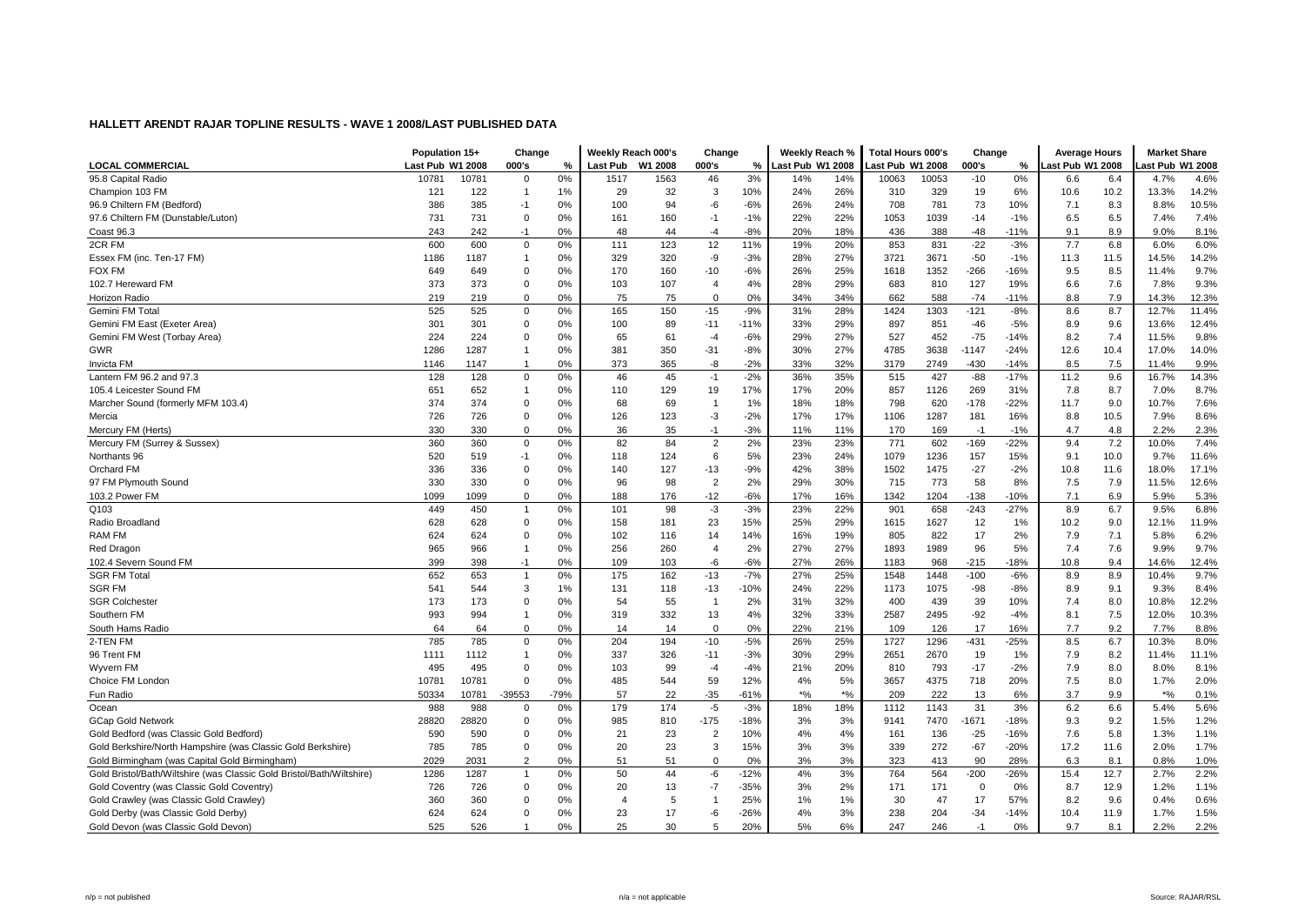|                                                                      | Population 15+   |       | Change         |       | Weekly Reach 000's |                | Change         |        | Weekly Reach %   |       | Total Hours 000's |       | Change         |               | <b>Average Hours</b> |      | <b>Market Share</b> |       |
|----------------------------------------------------------------------|------------------|-------|----------------|-------|--------------------|----------------|----------------|--------|------------------|-------|-------------------|-------|----------------|---------------|----------------------|------|---------------------|-------|
| <b>LOCAL COMMERCIAL</b>                                              | Last Pub W1 2008 |       | 000's          | $\%$  | Last Pub           | W1 2008        | 000's          | %      | Last Pub W1 2008 |       | Last Pub W1 2008  |       | 000's          | $\frac{0}{2}$ | ast Pub W1 2008      |      | ast Pub W1 2008     |       |
| Gold Dorset (was Classic Gold Dorset)                                | 600              | 600   | 0              | 0%    | 27                 | 24             | $-3$           | $-11%$ | 5%               | 4%    | 352               | 170   | $-182$         | $-52%$        | 12.9                 | 7.2  | 2.5%                | 1.2%  |
| Gold Essex (was Classic Gold Essex)                                  | 1186             | 1187  | $\mathbf{1}$   | 0%    | 22                 | 26             | $\overline{4}$ | 18%    | 2%               | 2%    | 232               | 260   | 28             | 12%           | 10.7                 | 10.2 | 0.9%                | 1.0%  |
| Gold Gloucester (was Classic Gold Gloucester)                        | 399              | 398   | $-1$           | 0%    | 18                 | 13             | $-5$           | $-28%$ | 5%               | 3%    | 309               | 236   | $-73$          | $-24%$        | 17.2                 | 18.3 | 3.8%                | 3.0%  |
| Gold Hampshire (was Capital Gold Hampshire)                          | 1099             | 1099  | $\Omega$       | 0%    | 28                 | 28             | $\Omega$       | 0%     | 3%               | 3%    | 387               | 357   | $-30$          | $-8%$         | 13.6                 | 12.9 | 1.7%                | 1.6%  |
| Gold Kent (was Capital Gold Kent)                                    | 1146             | 1147  | $\mathbf{1}$   | 0%    | 36                 | 30             | $-6$           | $-17%$ | 3%               | 3%    | 499               | 295   | $-204$         | $-41%$        | 13.7                 | 9.9  | 1.8%                | 1.1%  |
| Gold London (was Capital Gold London)                                | 10781            | 10781 | $\mathbf 0$    | 0%    | 243                | 224            | $-19$          | $-8%$  | 2%               | 2%    | 1434              | 2018  | 584            | 41%           | 5.9                  | 9.0  | 0.7%                | 0.9%  |
| Gold Luton (was Classic Gold Luton)                                  | 1009             | 1009  | 0              | 0%    | 33                 | 37             | $\overline{4}$ | 12%    | 3%               | 4%    | 278               | 298   | 20             | 7%            | 8.4                  | 8.2  | 1.4%                | 1.5%  |
| Gold Manchester (was Capital Gold Manchester)                        | 2362             | 2362  | 0              | 0%    | 56                 | 55             | $-1$           | $-2%$  | 2%               | 2%    | 417               | 390   | $-27$          | $-6%$         | 7.4                  | 7.1  | 1.0%                | 0.9%  |
| Gold Norfolk/Suffolk (was Classic Gold Amber Total)                  | 1167             | 1168  | $\mathbf{1}$   | 0%    | 49                 | 50             | -1             | 2%     | 4%               | 4%    | 617               | 534   | -83            | $-13%$        | 12.5                 | 10.8 | 2.4%                | 2.0%  |
| Gold Norfolk (was Classic Gold Amber Norfolk                         | 628              | 628   | $\mathbf 0$    | 0%    | 27                 | 26             | $-1$           | $-4%$  | 4%               | 4%    | 252               | 208   | $-44$          | $-17%$        | 9.2                  | 7.9  | 1.9%                | 1.5%  |
| Gold Suffolk (was Classic Gold Amber Suffolk)                        | 541              | 544   | 3              | 1%    | 22                 | 23             | $\overline{1}$ | 5%     | 4%               | 4%    | 366               | 327   | $-39$          | $-11%$        | 16.6                 | 14.0 | 2.9%                | 2.5%  |
| Gold North Wales/Cheshire (was Classic Gold Marcher)                 | 374              | 374   | 0              | 0%    | 8                  | 6              | $-2$           | $-25%$ | 2%               | 2%    | 99                | 84    | $-15$          | $-15%$        | 12.2                 | 14.9 | 1.3%                | 1.0%  |
| Gold Northampton (was Classic Gold Northampton)                      | 520              | 519   | $-1$           | 0%    | 25                 | 22             | $-3$           | $-12%$ | 5%               | 4%    | 246               | 186   | $-60$          | $-24%$        | 9.9                  | 8.3  | 2.2%                | 1.7%  |
| Gold Nottingham (was Classic Gold Nottingham)                        | 1111             | 1112  | 1              | 0%    | 30                 | 33             | 3              | 10%    | 3%               | 3%    | 236               | 441   | 205            | 87%           | 7.8                  | 13.4 | 1.0%                | 1.8%  |
| Gold Peterborough (was Classic Gold Peterborough)                    | 561              | 561   | 0              | 0%    | 31                 | 25             | -6             | $-19%$ | 6%               | 4%    | 330               | 328   | $-2$           | $-1%$         | 10.5                 | 13.2 | 2.5%                | 2.5%  |
| Gold Plymouth (was Classic Gold Plymouth)                            | 330              | 330   | 0              | 0%    | $\overline{7}$     | $\overline{7}$ | $\Omega$       | 0%     | 2%               | 2%    | 100               | 130   | 30             | 30%           | 15.0                 | 17.5 | 1.6%                | 2.1%  |
| Gold Sussex (was Capital Gold Sussex)                                | 993              | 994   | $\mathbf{1}$   | 0%    | 33                 | 32             | $-1$           | $-3%$  | 3%               | 3%    | 207               | 308   | 101            | 49%           | 6.3                  | 9.7  | 1.0%                | 1.3%  |
| Gold South East Wales (was Capital Gold South East Wales)            | 965              | 966   | $\mathbf{1}$   | 0%    | 36                 | 27             | -9             | $-25%$ | 4%               | 3%    | 457               | 233   | $-224$         | $-49%$        | 12.7                 | 8.7  | 2.4%                | 1.1%  |
| Gold Wolverhampton (was Classic Gold Wolverhampton)                  | 1292             | 1293  | $\overline{1}$ | 0%    | 26                 | 30             | $\overline{4}$ | 15%    | 2%               | 2%    | 259               | 263   | $\overline{4}$ | 2%            | 9.9                  | 8.8  | 0.9%                | 0.9%  |
| Total XFM (UK)                                                       | 50334            | 50334 | $\mathbf 0$    | 0%    | 1116               | 1034           | $-82$          | $-7%$  | 2%               | 2%    | 6024              | 5637  | $-387$         | $-6%$         | 5.4                  | 5.5  | 0.6%                | 0.5%  |
| <b>XFM 104.9</b>                                                     | 10781            | 10781 | $\mathbf 0$    | 0%    | 513                | 379            | $-134$         | $-26%$ | 5%               | 4%    | 2858              | 1957  | $-901$         | $-32%$        | 5.6                  | 5.2  | 1.3%                | 0.9%  |
| <b>XFM Manchester</b>                                                | 2777             | 2777  | $\mathbf 0$    | 0%    | 186                | 190            | $\overline{4}$ | 2%     | 7%               | 7%    | 859               | 1231  | 372            | 43%           | 4.6                  | 6.5  | 1.7%                | 2.3%  |
| <b>XFM Scotland</b>                                                  | 2674             | 2674  | 0              | 0%    | 224                | 214            | $-10$          | $-4%$  | 8%               | 8%    | 1365              | 1185  | $-180$         | $-13%$        | 6.1                  | 5.5  | 2.8%                | 2.4%  |
| <b>XFM Scotland (East)</b>                                           | 1161             | 1161  | 0              | 0%    | 121                | 94             | $-27$          | $-22%$ | 10%              | 8%    | 673               | 506   | $-167$         | $-25%$        | 5.6                  | 5.4  | 3.1%                | 2.5%  |
| <b>XFM Scotland (West)</b>                                           | 1689             | 1689  | $\Omega$       | 0%    | 134                | 143            | 9              | 7%     | 8%               | 8%    | 815               | 766   | $-49$          | $-6%$         | 6.1                  | 5.4  | 2.6%                | 2.5%  |
| Total Global Radio (UK)                                              | 50334            | 50334 | 0              | 0%    | 6393               | 6532           | 139            | 2%     | 13%              | 13%   | 50304             | 51657 | 1353           | 3%            | 7.9                  | 7.9  | 4.9%                | 5.0%  |
| Global Radio (ILR)                                                   | 25471            | 25471 | 0              | 0%    | 5572               | 5704           | 132            | 2%     | 22%              | 22%   | 45784             | 46919 | 1135           | 2%            | 8.2                  | 8.2  | 9.1%                | 9.2%  |
| The Arrow (UK)                                                       | 50334            | 50334 | $\Omega$       | 0%    | 143                | 121            | $-22$          | $-15%$ | $^{\star}$ %     | $*$ % | 920               | 855   | $-65$          | $-7%$         | 6.4                  | 7.0  | 0.1%                | 0.1%  |
| Galaxy Network (UK)                                                  | 50334            | 50334 | 0              | 0%    | 2547               | 2631           | 84             | 3%     | 5%               | 5%    | 16363             | 16520 | 157            | 1%            | 6.4                  | 6.3  | 1.6%                | 1.6%  |
| Galaxy Network (ILR)                                                 | 11350            | 11350 | 0              | 0%    | 2162               | 2258           | 96             | 4%     | 19%              | 20%   | 14733             | 14826 | 93             | 1%            | 6.8                  | 6.6  | 6.8%                | 6.7%  |
| Galaxy Birmingham                                                    | 2077             | 2077  | $\mathbf 0$    | 0%    | 339                | 396            | 57             | 17%    | 16%              | 19%   | 2154              | 2416  | 262            | 12%           | 6.3                  | 6.1  | 5.3%                | 5.7%  |
| Galaxy Manchester                                                    | 2777             | 2777  | 0              | 0%    | 442                | 449            | $\overline{7}$ | 2%     | 16%              | 16%   | 2809              | 2619  | $-190$         | $-7%$         | 6.4                  | 5.8  | 5.5%                | 4.9%  |
| <b>Galaxy North East</b>                                             | 2175             | 2175  | $\mathbf 0$    | 0%    | 477                | 469            | -8             | $-2%$  | 22%              | 22%   | 2794              | 2970  | 176            | 6%            | 5.9                  | 6.3  | 7.3%                | 7.8%  |
| Galaxy Yorkshire                                                     | 4320             | 4321  | $\overline{1}$ | 0%    | 904                | 944            | 40             | 4%     | 21%              | 22%   | 6977              | 6821  | $-156$         | $-2%$         | 7.7                  | 7.2  | 8.0%                | 8.0%  |
| Total Heart (UK)                                                     | 50334            | 50334 | $\mathbf 0$    | 0%    | 3350               | 3400           | 50             | 1%     | 7%               | 7%    | 24279             | 24087 | $-192$         | $-1%$         | 7.2                  | 7.1  | 2.4%                | 2.3%  |
| Heart FM (ILR)                                                       | 16198            | 16199 | $\overline{1}$ | 0%    | 2991               | 3008           | 17             | 1%     | 18%              | 19%   | 22593             | 22297 | $-296$         | $-1%$         | 7.6                  | 7.4  | 7.0%                | 6.7%  |
| 100.7 Heart FM                                                       | 3521             | 3521  | 0              | 0%    | 781                | 822            | 41             | 5%     | 22%              | 23%   | 6421              | 6743  | 322            | 5%            | 8.2                  | 8.2  | 9.1%                | 9.2%  |
| Heart 106.2 FM                                                       | 10781            | 10781 | $\mathbf 0$    | 0%    | 1842               | 1848           | 6              | 0%     | 17%              | 17%   | 13408             | 12855 | $-553$         | $-4%$         | 7.3                  | 7.0  | 6.2%                | 5.8%  |
| Heart 106 (formerly 106 Century FM)                                  | 2086             | 2086  | 0              | 0%    | 317                | 339            | 22             | 7%     | 15%              | 16%   | 2649              | 2453  | $-196$         | $-7%$         | 8.3                  | 7.2  | 6.2%                | 5.5%  |
| Heart Midlands (ILR)                                                 | 5418             | 5418  | $\mathbf 0$    | 0%    | 1086               | 1152           | 66             | 6%     | 20%              | 21%   | 9070              | 9197  | 127            | 1%            | 8.3                  | 8.0  | 8.3%                | 8.1%  |
| Global Radio Midlands (ILR)                                          | 5418             | 5418  | $\mathbf 0$    | 0%    | 1274               | 1358           | 84             | 7%     | 24%              | 25%   | 11223             | 11613 | 390            | 3%            | 8.8                  | 8.6  | 10.2%               | 10.2% |
| Globas Radio West Midlands (ILR)                                     | 3521             | 3521  | 0              | 0%    | 968                | 1028           | 60             | 6%     | 27%              | 29%   | 8574              | 9160  | 586            | 7%            | 8.9                  | 8.9  | 12.2%               | 12.5% |
| Total LBC (UK)                                                       | 50334            | 50334 | 0              | 0%    | 759                | 824            | 65             | 9%     | 2%               | 2%    | 8742              | 10194 | 1452           | 17%           | 11.5                 | 12.4 | 0.9%                | 1.0%  |
| Total LBC (ILR)                                                      | 10781            | 10781 | 0              | 0%    | 721                | 787            | 66             | 9%     | 7%               | 7%    | 9154              | 10531 | 1377           | 15%           | 12.7                 | 13.4 | 4.3%                | 4.8%  |
| LBC 97.3                                                             | 1078'            | 10781 | $\mathbf 0$    | 0%    | 642                | 701            | 59             | 9%     | 6%               | 7%    | 8080              | 9893  | 1813           | 22%           | 12.6                 | 14.1 | 3.8%                | 4.5%  |
| LBC News 1152                                                        | 10781            | 10781 | $\mathbf 0$    | 0%    | 218                | 202            | $-16$          | $-7%$  | 2%               | 2%    | 1075              | 639   | $-436$         | $-41%$        | 4.9                  | 3.2  | 0.5%                | 0.3%  |
| Global Radio London (ILR)                                            | 10781            | 10781 | 0              | 0%    | 2442               | 2501           | 59             | 2%     | 23%              | 23%   | 22562             | 23386 | 824            | 4%            | 9.2                  | 9.4  | 10.5%               | 10.6% |
| <b>Total GMG Radio</b>                                               | 50334            | 50334 | 0              | 0%    | 4728               | 4792           | 64             | 1%     | 9%               | 10%   | 48073             | 47586 | $-487$         | $-1%$         | 10.2                 | 9.9  | 4.7%                | 4.6%  |
| Total Real Radio/Century Radio                                       | 50334            | 50334 | $\mathbf 0$    | 0%    | 2757               | 2664           | $-93$          | $-3%$  | 5%               | 5%    | 28121             | 25456 | $-2665$        | $-9%$         | 10.2                 | 9.6  | 2.8%                | 2.5%  |
| GMG Radio North West (Century Radio (North West)/Smooth Radio (Nortl | 5519             | 5176  | $-343$         | $-6%$ | 1029               | 1239           | 210            | 20%    | 19%              | 24%   | 9395              | 10812 | 1417           | 15%           | 9.1                  | 8.7  | 8.8%                | 10.4% |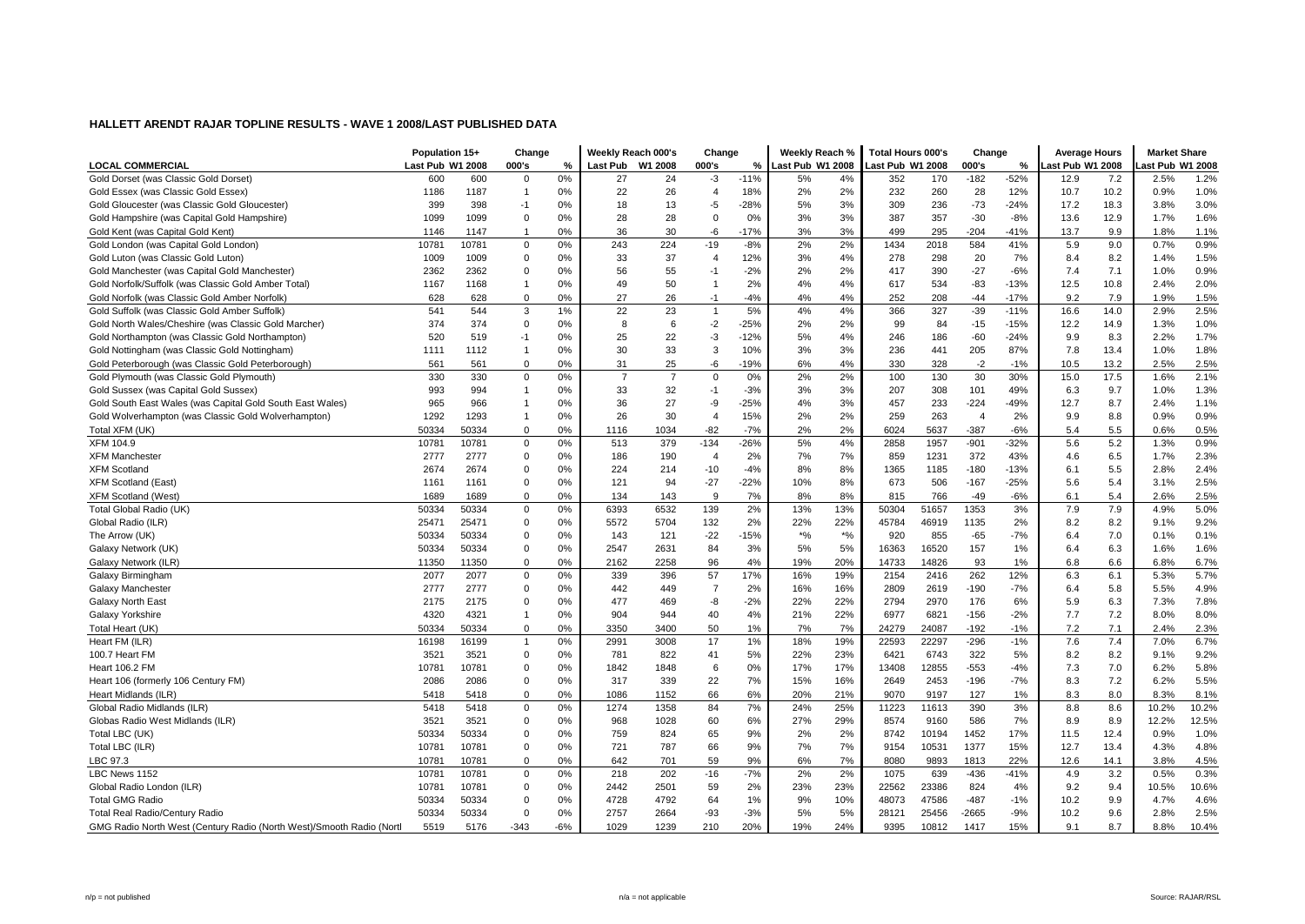|                                                                     | Population 15+   |       | Change         |       | Weekly Reach 000's |         | Change         |        | Weekly Reach %     |       | <b>Total Hours 000's</b> |       | Change         |        | <b>Average Hours</b> |      | <b>Market Share</b> |       |
|---------------------------------------------------------------------|------------------|-------|----------------|-------|--------------------|---------|----------------|--------|--------------------|-------|--------------------------|-------|----------------|--------|----------------------|------|---------------------|-------|
| <b>LOCAL COMMERCIAL</b>                                             | Last Pub W1 2008 |       | 000's          | %     | Last Pub           | W1 2008 | 000's          | %      | Last Pub W1 2008   |       | Last Pub W1 2008         |       | 000's          | %      | ast Pub W1 2008      |      | ast Pub W1 2008     |       |
| Century Radio (North East/North West)                               | 7434             | 7373  | $-61$          | $-1%$ | 1164               | 1129    | $-35$          | $-3%$  | 16%                | 15%   | 9784                     | 8853  | $-931$         | $-10%$ | 8.4                  | 7.8  | 7.1%                | 6.3%  |
| Century Radio (North East)                                          | 2199             | 2198  | $-1$           | 0%    | 483                | 455     | $-28$          | $-6%$  | 22%                | 21%   | 3676                     | 3286  | -390           | $-11%$ | 7.6                  | 7.2  | 9.5%                | 8.6%  |
| Century Radio (North West)                                          | 5236             | 5176  | -60            | $-1%$ | 607                | 715     | 108            | 18%    | 12%                | 14%   | 5384                     | 5463  | 79             | 1%     | 8.9                  | 7.6  | 5.4%                | 5.3%  |
| <b>Total Real Radio</b>                                             | 50334            | 50334 | 0              | 0%    | 1599               | 1546    | $-53$          | $-3%$  | 3%                 | 3%    | 18336                    | 16602 | $-1734$        | $-9%$  | 11.5                 | 10.7 | 1.8%                | 1.6%  |
| Real Radio (Scotland/Wales/Yorkshire)                               | 7134             | 7133  | $-1$           | 0%    | 1454               | 1393    | -61            | $-4%$  | 20%                | 20%   | 17329                    | 15610 | $-1719$        | -10%   | 11.9                 | 11.2 | 12.6%               | 11.5% |
| Real Radio (Scotland)                                               | 2651             | 2650  | $-1$           | 0%    | 789                | 712     | $-77$          | $-10%$ | 30%                | 27%   | 10364                    | 8641  | $-1723$        | $-17%$ | 13.1                 | 12.1 | 21.1%               | 17.9% |
| Real Radio (Wales)                                                  | 1754             | 1754  | 0              | 0%    | 363                | 363     | $\mathbf 0$    | 0%     | 21%                | 21%   | 3804                     | 3900  | 96             | 3%     | 10.5                 | 10.8 | 10.8%               | 10.8% |
| Real Radio (Yorkshire)                                              | 2729             | 2729  | 0              | 0%    | 302                | 318     | 16             | 5%     | 11%                | 12%   | 3161                     | 3070  | $-91$          | $-3%$  | 10.5                 | 9.6  | 5.9%                | 5.9%  |
| GMG Radio Scotland (Real Radio/96.3 Rock Radio/Smooth Radio (Glasgo | 2835             | 2835  | 0              | 0%    | 950                | 884     | $-66$          | $-7%$  | 33%                | 31%   | 13049                    | 11427 | $-1622$        | $-12%$ | 13.7                 | 12.9 | 25.0%               | 22.3% |
| Real Radio (Scotland)/96.3 Rock Radio                               | 2651             | 2650  | $-1$           | 0%    | 830                | 749     | $-81$          | $-10%$ | 31%                | 28%   | 10866                    | 9059  | $-1807$        | $-17%$ | 13.1                 | 12.1 | 22.1%               | 18.7% |
| 96.3 Rock Radio                                                     | 804              | 804   | 0              | 0%    | 57                 | 46      | $-11$          | $-19%$ | 7%                 | 6%    | 502                      | 418   | $-84$          | $-17%$ | 8.9                  | 9.0  | 3.4%                | 2.8%  |
| <b>Total Smooth Radio</b>                                           | 50334            | 50334 | $\mathbf 0$    | 0%    | 2229               | 2376    | 147            | 7%     | 4%                 | 5%    | 20739                    | 21712 | 973            | 5%     | 9.3                  | 9.1  | 2.0%                | 2.1%  |
| Smooth Radio (London/North West/East Midlands/West Midlands/Glasgov | 23562            | 23382 | $-180$         | $-1%$ | 1910               | 2077    | 167            | 9%     | 8%                 | 9%    | 17517                    | 19652 | 2135           | 12%    | 9.2                  | 9.5  | 3.8%                | 4.2%  |
| Smooth Radio (East & West Midlands)                                 | 5558             | 5557  | $-1$           | 0%    | 689                | 737     | 48             | 7%     | 12%                | 13%   | 8074                     | 9003  | 929            | 12%    | 11.7                 | 12.2 | 7.1%                | 7.7%  |
| Smooth Radio (East Midlands)                                        | 2078             | 2078  | 0              | 0%    | 290                | 292     | $\overline{2}$ | 1%     | 14%                | 14%   | 3118                     | 3155  | 37             | 1%     | 10.7                 | 10.8 | 7.2%                | 7.1%  |
| Smooth Radio (West Midlands)                                        | 3521             | 3521  | $\mathbf 0$    | 0%    | 400                | 446     | 46             | 12%    | 11%                | 13%   | 4956                     | 5848  | 892            | 18%    | 12.4                 | 13.1 | 7.0%                | 8.0%  |
| Smooth Radio (Glasgow)                                              | 1868             | 1869  | $\overline{1}$ | 0%    | 199                | 212     | 13             | 7%     | 11%                | 11%   | 2183                     | 2368  | 185            | 8%     | 11.0                 | 11.2 | 6.4%                | 7.0%  |
| Smooth Radio (London)                                               | 10781            | 10781 | $\mathbf 0$    | 0%    | 475                | 518     | 43             | 9%     | 4%                 | 5%    | 3732                     | 3424  | $-308$         | $-8%$  | 7.9                  | 6.6  | 1.7%                | 1.6%  |
| Smooth Radio (North West)                                           | 5356             | 5176  | $-180$         | $-3%$ | 543                | 718     | 175            | 32%    | 10%                | 14%   | 4011                     | 5350  | 1339           | 33%    | 7.4                  | 7.5  | 3.9%                | 5.1%  |
| Kingdom FM                                                          | 290              | 290   | $\Omega$       | 0%    | 59                 | 56      | $-3$           | $-5%$  | 20%                | 19%   | 513                      | 454   | $-59$          | $-12%$ | 8.7                  | 8.0  | 10.5%               | 9.7%  |
| kmfm Group                                                          | 975              | 976   | 1              | 0%    | 157                | 157     | $\Omega$       | 0%     | 16%                | 16%   | 1649                     | 1441  | $-208$         | $-13%$ | 10.5                 | 9.2  | 6.9%                | 6.2%  |
| kmfm East                                                           | 463              | 463   | 0              | 0%    | 88                 | 88      | 0              | 0%     | 19%                | 19%   | 887                      | 835   | $-52$          | $-6%$  | 10.1                 | 9.5  | 7.9%                | 7.6%  |
| kmfm West                                                           | 512              | 512   | 0              | 0%    | 68                 | 69      | $\overline{1}$ | 1%     | 13%                | 13%   | 762                      | 605   | $-157$         | $-21%$ | 11.1                 | 8.8  | 6.0%                | 4.9%  |
| Lincs FM Group                                                      | 2178             | 2152  | $-26$          | $-1%$ | 650                | 656     | 6              | 1%     | 30%                | 31%   | 7557                     | 7516  | $-41$          | $-1%$  | 11.6                 | 11.4 | 16.6%               | 16.9% |
| Lincs FM 102.2                                                      | 880              | 880   | $\Omega$       | 0%    | 341                | 336     | $-5$           | $-1%$  | 39%                | 38%   | 4050                     | 4347  | 297            | 7%     | 11.9                 | 12.9 | 21.4%               | 22.7% |
| Oak 107 FM                                                          | 111              | 111   | $\mathbf 0$    | 0%    | 26                 | 25      | $-1$           | $-4%$  | 23%                | 22%   | 202                      | 189   | $-13$          | $-6%$  | 7.8                  | 7.6  | 9.9%                | 9.2%  |
| White Rose Radio Network (Lincs FM Group)                           | 1055             | 1030  | $-25$          | $-2%$ | 259                | 259     | $\Omega$       | 0%     | 25%                | 25%   | 2613                     | 2595  | $-18$          | $-1%$  | 10.1                 | 10.0 | 12.2%               | 12.4% |
| Dearne FM                                                           | 223              | 223   | $\Omega$       | 0%    | 73                 | 74      | 1              | 1%     | 33%                | 33%   | 763                      | 764   | $\overline{1}$ | 0%     | 10.5                 | 10.4 | 17.1%               | 17.9% |
| <b>Ridings FM</b>                                                   | 293              | 291   | $-2$           | $-1%$ | 39                 | 43      | $\overline{4}$ | 10%    | 13%                | 15%   | 472                      | 501   | 29             | 6%     | 12.0                 | 11.6 | 8.4%                | 8.5%  |
| Rother FM                                                           | 206              | 205   | $-1$           | 0%    | 37                 | 36      | $-1$           | $-3%$  | 18%                | 18%   | 340                      | 329   | $-11$          | $-3%$  | 9.2                  | 9.1  | 8.2%                | 8.1%  |
| Trax FM                                                             | 359              | 359   | $\Omega$       | 0%    | 110                | 98      | $-12$          | $-11%$ | 31%                | 27%   | 990                      | 945   | $-45$          | $-5%$  | 9.0                  | 9.6  | 13.3%               | 12.5% |
| <b>Fosseway Radio</b>                                               | 147              | 146   | $-1$           | $-1%$ | 25                 | 28      | 3              | 12%    | 17%                | 19%   | 315                      | 362   | 47             | 15%    | 12.8                 | 12.9 | 10.4%               | 11.9% |
| Lite FM                                                             | 180              | 180   | $\mathbf 0$    | 0%    | 25                 | 26      | $\overline{1}$ | 4%     | 14%                | 14%   | 233                      | 277   | 44             | 19%    | 9.2                  | 10.8 | 5.9%                | 7.1%  |
| The Litt Radio Group (London)                                       | 10786            | 10783 | $-3$           | 0%    | 499                | 503     | $\overline{4}$ | 1%     | 5%                 | 5%    | 4587                     | 4457  | $-130$         | $-3%$  | 9.2                  | 8.9  | 2.1%                | 2.0%  |
| Easy Radio                                                          | 10780            | 10781 | $\overline{1}$ | 0%    | 9                  | 13      | 4              | 44%    | $*$ %              | $*$ % | 71                       | 47    | $-24$          | $-34%$ | 7.6                  | 3.5  | $*$ %               | $*$ % |
| South London Radio 107.3 FM (South FM)                              | 1465             | 1466  | $\overline{1}$ | 0%    | 23                 | 24      | $\overline{1}$ | 4%     | 2%                 | 2%    | 134                      | 152   | 18             | 13%    | 5.9                  | 6.4  | 0.4%                | 0.5%  |
| Time FM 106.6                                                       | 274              | 275   | 1              | 0%    | 26                 | 24      | $-2$           | $-8%$  | 10%                | 9%    | 131                      | 125   | -6             | $-5%$  | 5.0                  | 5.2  | 2.2%                | 2.2%  |
| Time FM 106.8                                                       | 575              | 581   | 6              | 1%    | 11                 | 18      | $\overline{7}$ | 64%    | 2%                 | 3%    | 45                       | 80    | 35             | 78%    | 3.9                  | 4.5  | 0.4%                | 0.7%  |
| Time FM 107.5                                                       | 396              | 396   | $\Omega$       | 0%    | 27                 | 27      | $\mathbf 0$    | 0%     | 7%                 | 7%    | 298                      | 252   | $-46$          | $-15%$ | 10.9                 | 9.5  | 3.8%                | 3.3%  |
| The Sunrise Group                                                   | 50334            | 50334 | $\Omega$       | 0%    | 549                | 551     | $\overline{2}$ | 0%     | 1%                 | 1%    | 4622                     | 4538  | $-84$          | $-2%$  | 8.4                  | 8.2  | 0.5%                | 0.4%  |
| Kismat Radio 1035 (Greater London)                                  | 10781            | 10781 | 0              | 0%    | 58                 | 68      | 10             | 17%    | 1%                 | 1%    | 278                      | 445   | 167            | 60%    | 4.8                  | 6.6  | 0.1%                | 0.2%  |
| Sunrise Radio (Greater London)                                      | 10781            | 10781 | 0              | 0%    | 358                | 341     | $-17$          | $-5%$  | 3%                 | 3%    | 2706                     | 2860  | 154            | 6%     | 7.6                  | 8.4  | 1.3%                | 1.3%  |
| Sunrise Radio National                                              | 50334            | 50334 | 0              | 0%    | 510                | 514     | $\overline{4}$ | 1%     | 1%                 | 1%    | 3664                     | 4390  | 726            | 20%    | 7.2                  | 8.5  | 0.4%                | 0.4%  |
| Yarr Radio                                                          | 10780            | 10781 | $\overline{1}$ | 0%    | 9                  | 18      | 9              | 100%   | $\boldsymbol{*}$ % | $*$ % | 33                       | 48    | 15             | 45%    | 3.7                  | 2.6  | $*$ %               | $*$ % |
| The Local Radio Company Group Total                                 | 4464             | 4465  | 1              | 0%    | 927                | 925     | $-2$           | 0%     | 21%                | 21%   | 7698                     | 7611  | $-87$          | $-1%$  | 8.3                  | 8.2  | 8.2%                | 8.1%  |
| Alpha 103.2                                                         | 142              | 141   | $-1$           | $-1%$ | 27                 | 25      | $-2$           | $-7%$  | 19%                | 18%   | 219                      | 172   | $-47$          | $-21%$ | 8.2                  | 6.9  | 8.2%                | 6.7%  |
| 107.8 Arrow FM for Hastings                                         | 112              | 111   | $-1$           | $-1%$ | 27                 | 26      | $-1$           | $-4%$  | 24%                | 24%   | 254                      | 218   | $-36$          | $-14%$ | 9.5                  | 8.3  | 8.2%                | 7.3%  |
| Bath FM                                                             | 99               | 99    | $\Omega$       | 0%    | 16                 | 16      | $\Omega$       | 0%     | 16%                | 16%   | 110                      | 109   | $-1$           | $-1%$  | 7.1                  | 6.8  | 4.7%                | 4.8%  |
| 2BR                                                                 | 191              | 191   | $\Omega$       | 0%    | 55                 | 62      | $\overline{7}$ | 13%    | 29%                | 32%   | 540                      | 629   | 89             | 16%    | 9.9                  | 10.2 | 13.9%               | 15.9% |
| <b>Brunel FM</b>                                                    | 177              | 177   | $\Omega$       | 0%    | 15                 | 16      | 1              | 7%     | 8%                 | 9%    | 130                      | 131   | $\overline{1}$ | 1%     | 9.0                  | 8.4  | 3.3%                | 3.6%  |
|                                                                     |                  |       |                |       |                    |         |                |        |                    |       |                          |       |                |        |                      |      |                     |       |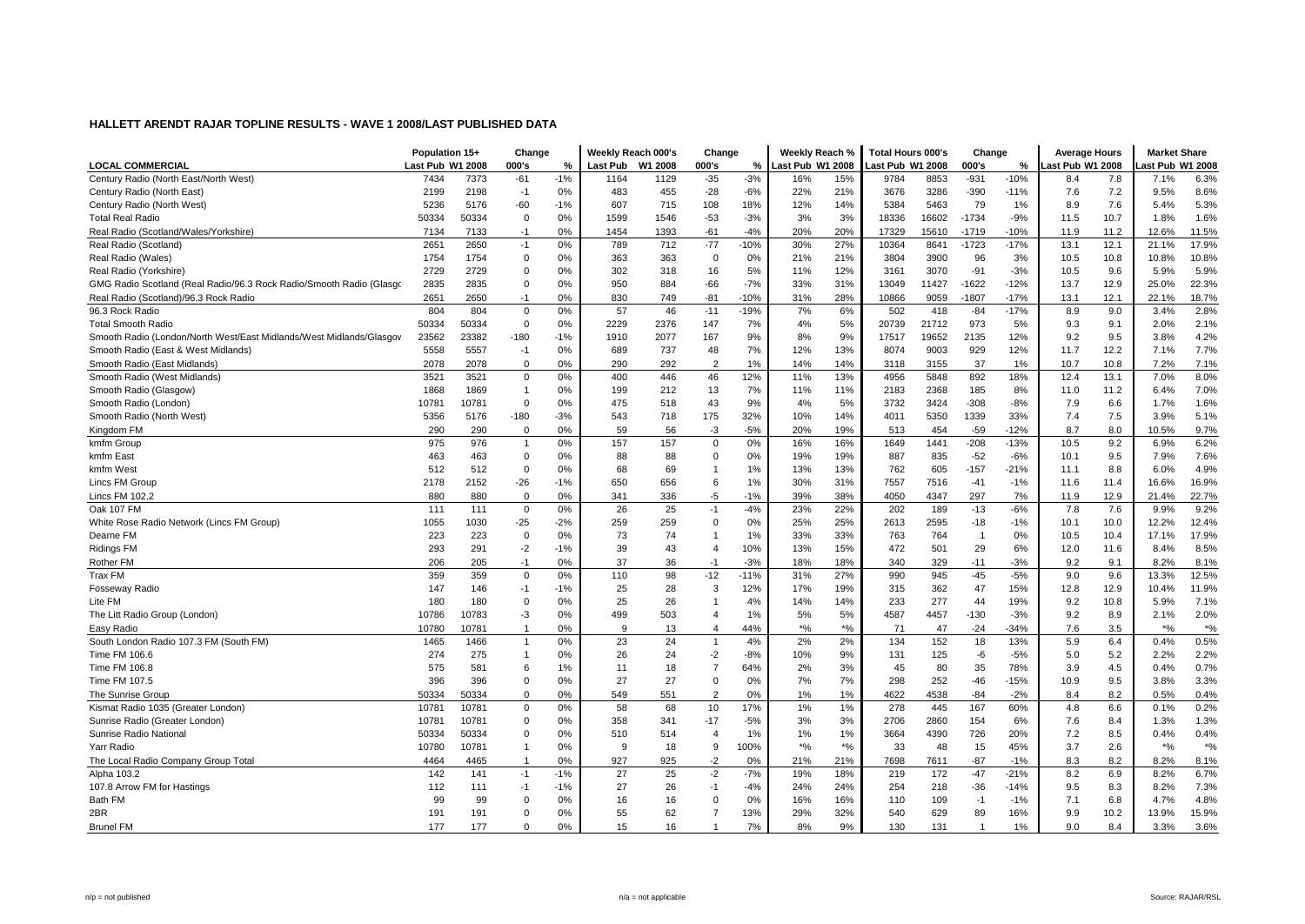|                                                    | Population 15+   |       | Change         |       | Weekly Reach 000's |         | Change                  |        | Weekly Reach %   |     | Total Hours 000's |      | Change         |        | <b>Average Hours</b> |      | <b>Market Share</b> |       |
|----------------------------------------------------|------------------|-------|----------------|-------|--------------------|---------|-------------------------|--------|------------------|-----|-------------------|------|----------------|--------|----------------------|------|---------------------|-------|
| <b>LOCAL COMMERCIAL</b>                            | Last Pub W1 2008 |       | 000's          | %     | Last Pub           | W1 2008 | 000's                   | %      | Last Pub W1 2008 |     | Last Pub W1 2008  |      | 000's          | %      | ast Pub W1 2008      |      | ast Pub W1 2008     |       |
| Central FM                                         | 211              | 212   |                | 0%    | 39                 | 40      | -1                      | 3%     | 19%              | 19% | 252               | 265  | 13             | 5%     | 6.4                  | 6.6  | 6.4%                | 7.2%  |
| 107.9 Dune FM                                      | 207              | 208   | $\overline{1}$ | 0%    | 21                 | 20      | $-1$                    | $-5%$  | 10%              | 10% | 137               | 87   | $-50$          | $-36%$ | 6.5                  | 4.3  | 3.4%                | 2.2%  |
| Durham FM                                          | 248              | 248   | 0              | 0%    | 27                 | 30      | 3                       | 11%    | 11%              | 12% | 156               | 174  | 18             | 12%    | 5.9                  | 5.8  | 3.4%                | 3.8%  |
| Fire 107.6 FM                                      | 285              | 285   | $\Omega$       | 0%    | 39                 | 37      | $-2$                    | $-5%$  | 14%              | 13% | 204               | 181  | $-23$          | $-11%$ | 5.2                  | 4.9  | 3.1%                | 2.8%  |
| <b>IOW Radio</b>                                   | 122              | 121   | $-1$           | $-1%$ | 39                 | 40      | $\overline{1}$          | 3%     | 32%              | 33% | 369               | 430  | 61             | 17%    | 9.5                  | 10.7 | 14.2%               | 17.4% |
| Ivel FM                                            | 132              | 131   | $-1$           | $-1%$ | 30                 | 27      | $-3$                    | $-10%$ | 23%              | 21% | 298               | 270  | $-28$          | $-9%$  | 9.8                  | 10.1 | 9.3%                | 8.1%  |
| Minster FM                                         | 321              | 322   | $\mathbf{1}$   | 0%    | 74                 | 72      | $-2$                    | $-3%$  | 23%              | 22% | 829               | 768  | -61            | $-7%$  | 11.3                 | 10.6 | 12.1%               | 11.8% |
| <b>Total Mix</b>                                   | 251              | 251   | 0              | 0%    | 59                 | 51      | -8                      | $-14%$ | 23%              | 21% | 414               | 361  | $-53$          | $-13%$ | 7.0                  | 7.0  | 7.9%                | 7.1%  |
| Mix 96                                             | 119              | 119   | $\Omega$       | 0%    | 40                 | 34      | -6                      | $-15%$ | 33%              | 28% | 267               | 224  | -43            | $-16%$ | 6.7                  | 6.6  | 10.0%               | 8.6%  |
| Mix 107                                            | 132              | 132   | $\Omega$       | 0%    | 19                 | 18      | $-1$                    | $-5%$  | 15%              | 13% | 147               | 137  | $-10$          | $-7%$  | 7.6                  | 7.7  | 5.6%                | 5.5%  |
| Pennine FM (formerly 107.9 Home FM)                | 197              | 198   | -1             | 1%    | 21                 | 22      | $\overline{1}$          | 5%     | 11%              | 11% | 91                | 103  | 12             | 13%    | 4.3                  | 4.7  | 2.6%                | 2.8%  |
| 107.4 The Quay                                     | 361              | 361   | $\mathbf 0$    | 0%    | 42                 | 45      | 3                       | 7%     | 12%              | 12% | 269               | 300  | 31             | 12%    | 6.4                  | 6.7  | 3.5%                | 3.9%  |
| 106.9 Silk FM                                      | 177              | 176   | $-1$           | $-1%$ | 28                 | 29      | $\overline{1}$          | 4%     | 16%              | 17% | 143               | 242  | 99             | 69%    | 5.2                  | 8.3  | 4.0%                | 6.8%  |
| 107.5 Sovereign Radio                              | 146              | 146   | $\Omega$       | 0%    | 31                 | 32      | 1                       | 3%     | 21%              | 22% | 277               | 279  | $\overline{2}$ | 1%     | 8.9                  | 8.8  | 8.3%                | 8.1%  |
| Spire FM                                           | 111              | 112   | $\overline{1}$ | 1%    | 48                 | 48      | $\Omega$                | 0%     | 43%              | 43% | 452               | 452  | $\Omega$       | 0%     | 9.5                  | 9.4  | 18.9%               | 17.9% |
| Spirit FM                                          | 205              | 205   | $\mathbf 0$    | 0%    | 41                 | 41      | $\mathbf 0$             | 0%     | 20%              | 20% | 262               | 261  | $-1$           | 0%     | 6.4                  | 6.3  | 6.2%                | 5.6%  |
| 97.2 Stray FM                                      | 142              | 142   | $\mathbf 0$    | 0%    | 46                 | 48      | $\overline{2}$          | 4%     | 33%              | 34% | 475               | 459  | $-16$          | $-3%$  | 10.2                 | 9.6  | 15.0%               | 14.5% |
| Sun FM                                             | 272              | 271   | $-1$           | 0%    | 80                 | 81      | $\overline{1}$          | 1%     | 29%              | 30% | 764               | 713  | $-51$          | $-7%$  | 9.6                  | 8.8  | 14.8%               | 13.4% |
| 3TR                                                | 66               | 66    | $\Omega$       | 0%    | 15                 | 14      | $-1$                    | $-7%$  | 22%              | 21% | 186               | 203  | 17             | 9%     | 12.6                 | 14.5 | 13.4%               | 14.5% |
| Vale FM                                            | 57               | 57    | $\Omega$       | 0%    | 15                 | 16      | $\overline{1}$          | 7%     | 26%              | 27% | 147               | 120  | $-27$          | $-18%$ | 9.8                  | 7.6  | 11.4%               | 9.3%  |
| Wessex FM                                          | 120              | 120   | $\mathbf 0$    | 0%    | 40                 | 39      | $-1$                    | $-3%$  | 33%              | 32% | 405               | 354  | $-51$          | $-13%$ | 10.1                 | 9.2  | 14.4%               | 13.4% |
| Yorkshire Coast Radio                              | 113              | 114   | $\mathbf{1}$   | 1%    | 45                 | 44      | $-1$                    | $-2%$  | 40%              | 38% | 405               | 378  | $-27$          | $-7%$  | 9.0                  | 8.7  | 17.7%               | 16.6% |
| Radio Mansfield 103.2                              | 150              | 150   | $\mathbf 0$    | 0%    | 49                 | 46      | $-3$                    | $-6%$  | 33%              | 31% | 415               | 394  | $-21$          | $-5%$  | 8.5                  | 8.6  | 12.6%               | 12.1% |
| Manx Radio                                         | 66               | 66    | 0              | 0%    | 33                 | 33      | 0                       | 0%     | 51%              | 49% | 488               | 477  | $-11$          | $-2%$  | 14.6                 | 14.6 | 30.7%               | 31.4% |
| 106.7 Merseyside's KCR FM (formerly The Rocket)    | 291              | 290   | $-1$           | 0%    | 8                  | 3       | $-5$                    | $-63%$ | 3%               | 1%  | 102               | 41   | $-61$          | $-60%$ | 13.0                 | 11.9 | 1.7%                | 0.7%  |
| Original 106fm (Solent)                            | 1625             | 1625  | $\Omega$       | 0%    | 34                 | 39      | 5                       | 15%    | 2%               | 2%  | 136               | 112  | $-24$          | $-18%$ | 4.0                  | 2.9  | 0.4%                | 0.3%  |
| Original 106.5fm (Bristol)                         | 552              | 551   | $-1$           | 0%    | 11                 | 11      | 0                       | 0%     | 2%               | 2%  | 63                | 69   | 6              | 10%    | 5.9                  | 6.5  | 0.5%                | 0.7%  |
| Oxford's FM107.9 (formerly Passion 107.9)          | 213              | 213   | $\mathbf 0$    | 0%    | 16                 | 13      | $-3$                    | $-19%$ | 8%               | 6%  | 80                | 60   | $-20$          | $-25%$ | 4.9                  | 4.5  | 1.9%                | 1.5%  |
| Premier Christian Radio                            | 10781            | 10781 | $\mathbf 0$    | 0%    | 138                | 100     | $-38$                   | $-28%$ | $1\%$            | 1%  | 1473              | 1249 | $-224$         | $-15%$ | 10.7                 | 12.5 | 0.7%                | 0.6%  |
| Q102.9FM/Q97.2FM/Q101.2FM                          | 289              | 289   | $\Omega$       | 0%    | 87                 | 78      | -9                      | $-10%$ | 30%              | 27% | 756               | 596  | $-160$         | $-21%$ | 8.7                  | 7.6  | 13.7%               | 10.5% |
| Reading 107 FM                                     | 271              | 271   | $\mathbf 0$    | 0%    | 38                 | 35      | $-3$                    | $-8%$  | 14%              | 13% | 181               | 185  | $\overline{4}$ | 2%     | 4.8                  | 5.3  | 3.5%                | 3.6%  |
| Seven FM                                           | 139              | 139   | $\mathbf 0$    | 0%    | 18                 | 23      | 5                       | 28%    | 13%              | 17% | 142               | 187  | 45             | 32%    | 7.9                  | 8.0  | 4.7%                | 6.2%  |
| Six FM                                             | 86               | 85    | $-1$           | $-1%$ | 20                 | 18      | $-2$                    | $-10%$ | 24%              | 21% | 149               | 148  | $-1$           | $-1%$  | 7.3                  | 8.2  | 8.9%                | 8.7%  |
| Sunshine Radio                                     | n/p              | 672   | n/a            | n/a   | n/p                | 16      | n/a                     | n/a    | n/p              | 2%  | n/p               | 208  | n/a            | n/a    | n/p                  | 13.3 | n/p                 | 1.5%  |
| <b>Tindle Radio Group</b>                          | 1792             | 1666  | $-126$         | $-7%$ | 318                | 302     | -16                     | $-5%$  | 18%              | 18% | 3100              | 2905 | $-195$         | $-6%$  | 9.8                  | 9.6  | 7.9%                | 8.1%  |
| Tindle Radio Anglia                                | n/p              | 1233  | n/a            | n/a   | n/p                | 181     | n/a                     | n/a    | n/p              | 15% | n/p               | 1615 | n/a            | n/a    | n/p                  | 8.9  | n/p                 | 6.2%  |
| 103.4 The Beach                                    | 174              | 174   | $\Omega$       | 0%    | 53                 | 51      | $-2$                    | $-4%$  | 30%              | 29% | 553               | 514  | $-39$          | $-7%$  | 10.5                 | 10.1 | 15.4%               | 15.0% |
| Dream 100 (Colchester)/Dream 107.7 FM (Chelmsford) | 402              | 402   | $\mathbf 0$    | 0%    | 50                 | 51      | $\overline{1}$          | 2%     | 12%              | 13% | 436               | 392  | -44            | $-10%$ | 8.7                  | 7.7  | 4.9%                | 4.5%  |
| Dream 100                                          | 179              | 179   | $\mathbf 0$    | 0%    | 32                 | 29      | $-3$                    | $-9%$  | 18%              | 16% | 301               | 267  | $-34$          | $-11%$ | 9.3                  | 9.1  | 7.5%                | 6.7%  |
| Dream 107.7 FM                                     | 223              | 223   | $\Omega$       | 0%    | 18                 | 22      | $\overline{\mathbf{A}}$ | 22%    | 8%               | 10% | 136               | 125  | $-11$          | $-8%$  | 7.6                  | 5.8  | 2.8%                | 2.7%  |
| North Norfolk Radio                                | 90               | 89    | $-1$           | $-1%$ | 17                 | 16      | $-1$                    | $-6%$  | 19%              | 18% | 217               | 199  | $-18$          | $-8%$  | 12.9                 | 12.1 | 9.8%                | 9.0%  |
| 99.9 Radio Norwich                                 | 491              | 490   | $-1$           | 0%    | 25                 | 39      | 14                      | 56%    | 5%               | 8%  | 173               | 282  | 109            | 63%    | 7.0                  | 7.2  | 1.7%                | 2.7%  |
| Town 102 FM                                        | 290              | 290   | $\mathbf 0$    | 0%    | 33                 | 29      | $-4$                    | $-12%$ | 11%              | 10% | 273               | 264  | -9             | $-3%$  | 8.4                  | 9.0  | 4.3%                | 4.3%  |
| Channel 103 FM                                     | 74               | 73    | $-1$           | $-1%$ | 39                 | 37      | $-2$                    | $-5%$  | 53%              | 50% | 429               | 410  | $-19$          | $-4%$  | 10.9                 | 11.1 | 27.6%               | 25.4% |
| Delta FM                                           | 95               | 95    | $\Omega$       | 0%    | 17                 | 15      | $-2$                    | $-12%$ | 18%              | 16% | 178               | 147  | $-31$          | $-17%$ | 10.7                 | 9.7  | 8.2%                | 6.9%  |
| Island FM 104.7                                    | 50               | 50    | $\Omega$       | 0%    | 25                 | 23      | $-2$                    | $-8%$  | 49%              | 46% | 348               | 315  | $-33$          | $-9%$  | 14.2                 | 13.7 | 37.7%               | 37.2% |
| Kick and Kestrel                                   | 215              | 215   | $\mathbf 0$    | 0%    | 45                 | 46      | $\mathbf{1}$            | 2%     | 21%              | 21% | 410               | 418  | 8              | 2%     | 9.1                  | 9.1  | 7.8%                | 8.2%  |
| <b>Kestrel FM</b>                                  | 131              | 130   | $-1$           | $-1%$ | 30                 | 33      | 3                       | 10%    | 23%              | 25% | 310               | 315  | 5              | 2%     | 10.5                 | 9.6  | 9.2%                | 9.4%  |
| <b>Kick FM</b>                                     | 84               | 84    | 0              | 0%    | 15                 | 13      | $-2$                    | $-13%$ | 18%              | 15% | 100               | 103  | 3              | 3%     | 6.6                  | 7.9  | 5.2%                | 5.9%  |
| Total Town and Country Broadcasting                | 1059             | 1045  | $-14$          | $-1%$ | 180                | 172     | -8                      | $-4%$  | 17%              | 16% | 1540              | 1467 | $-73$          | $-5%$  | 8.6                  | 8.5  | 6.8%                | 6.8%  |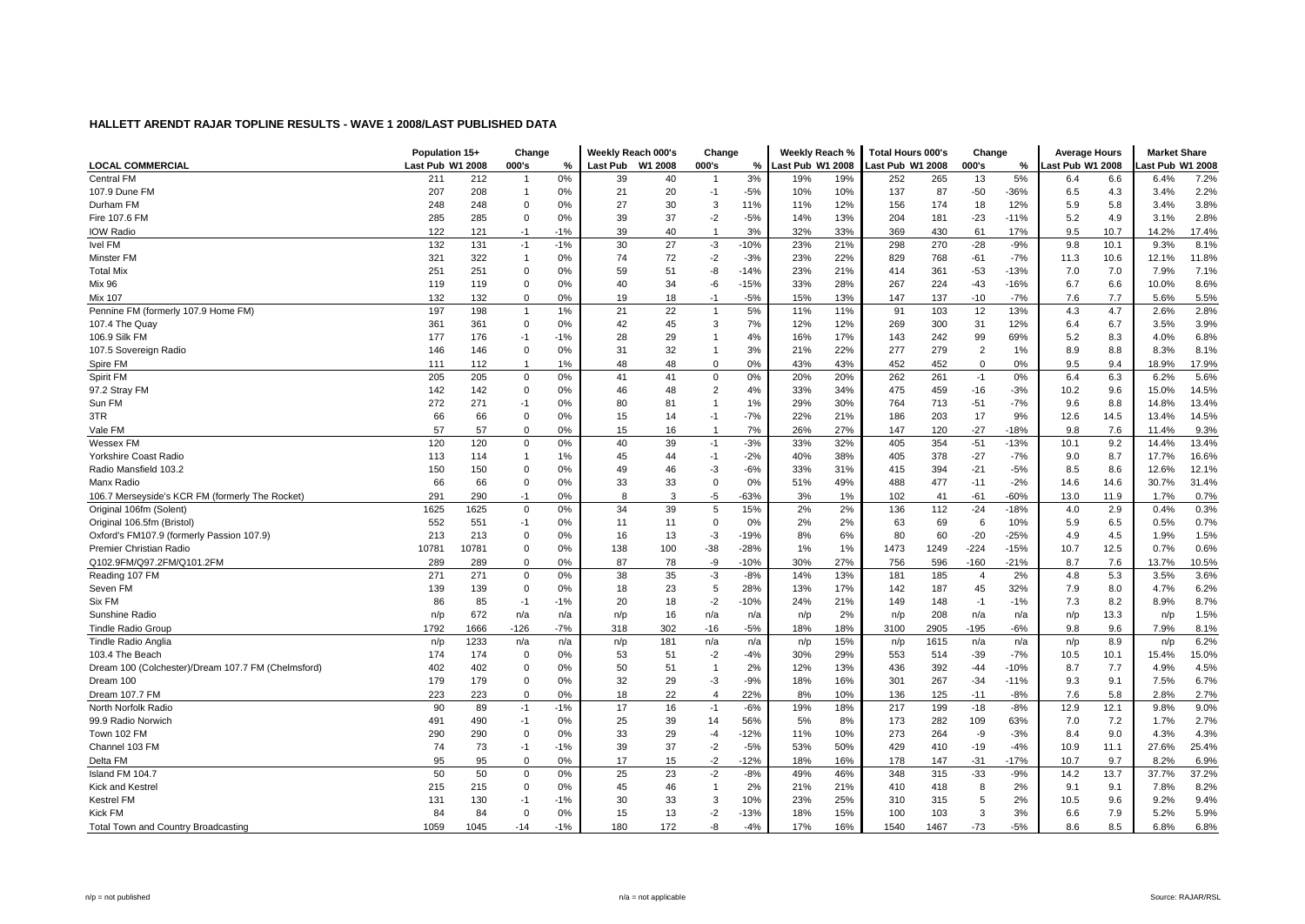|                                                        | Population 15+   |       | Change         |               | Weekly Reach 000's |                | Change                |        | Weekly Reach %   |     | <b>Total Hours 000's</b> |       | Change         |        | <b>Average Hours</b> |      | <b>Market Share</b> |       |
|--------------------------------------------------------|------------------|-------|----------------|---------------|--------------------|----------------|-----------------------|--------|------------------|-----|--------------------------|-------|----------------|--------|----------------------|------|---------------------|-------|
| <b>LOCAL COMMERCIAL</b>                                | Last Pub W1 2008 |       | 000's          | $\frac{0}{6}$ | <b>Last Pub</b>    | W1 2008        | 000's                 | %      | Last Pub W1 2008 |     | Last Pub W1 2008         |       | 000's          | $\%$   | Last Pub W1 2008     |      | ast Pub W1 2008     |       |
| 107.8 Radio Hampshire                                  | 393              | 392   | $-1$           | 0%            | 33                 | 30             | $-3$                  | $-9%$  | 8%               | 8%  | 186                      | 142   | $-44$          | $-24%$ | 5.6                  | 4.8  | 2.2%                | 1.7%  |
| Town and Country Broadcasting (South and West Wales)   | 666              | 653   | $-13$          | $-2%$         | 151                | 151            | $\mathbf 0$           | 0%     | 23%              | 23% | 1351                     | 1365  | 14             | 1%     | 8.9                  | 9.0  | 9.7%                | 10.5% |
| 106.3 Bridge FM                                        | 118              | 119   | -1             | 1%            | 39                 | 39             | $\Omega$              | 0%     | 33%              | 33% | 384                      | 378   | -6             | $-2%$  | 10.0                 | 9.7  | 14.7%               | 15.0% |
| 97.1 Radio Carmarthenshire (including 97.5 Scarlet FM) | 124              | 124   | $\Omega$       | 0%            | 35                 | 33             | $-2$                  | $-6%$  | 28%              | 27% | 274                      | 227   | $-47$          | $-17%$ | 7.9                  | 6.8  | 11.1%               | 10.1% |
| 102.5 Radio Pembrokeshire                              | 90               | 91    |                | 1%            | 51                 | 50             | $-1$                  | $-2%$  | 56%              | 55% | 556                      | 551   | $-5$           | $-1%$  | 11.0                 | 11.0 | 29.3%               | 30.6% |
| 102.1 Swansea Bay Radio                                | 446              | 446   | 0              | 0%            | 36                 | 35             | $-1$                  | $-3%$  | 8%               | 8%  | 331                      | 366   | 35             | 11%    | 9.1                  | 10.5 | 3.6%                | 4.0%  |
| <b>Total UKRD</b>                                      | 2750             | 2749  | $-1$           | 0%            | 455                | 458            | 3                     | 1%     | 17%              | 17% | 4634                     | 4119  | $-515$         | $-11%$ | 10.2                 | 9.0  | 8.0%                | 7.3%  |
| Pirate FM                                              | 466              | 465   | $-1$           | 0%            | 143                | 152            | 9                     | 6%     | 31%              | 33% | 1600                     | 1536  | $-64$          | $-4%$  | 11.2                 | 10.1 | 14.7%               | 15.6% |
| <b>Star Radio West</b>                                 | 732              | 732   | $\Omega$       | 0%            | 58                 | 47             | $-11$                 | $-19%$ | 8%               | 6%  | 668                      | 437   | $-231$         | $-35%$ | 11.4                 | 9.3  | 4.4%                | 3.0%  |
| Star Radio in Bristol                                  | 447              | 447   | $\Omega$       | 0%            | 28                 | 19             | -9                    | $-32%$ | 6%               | 4%  | 390                      | 160   | $-230$         | $-59%$ | 13.7                 | 8.2  | 4.3%                | 2.0%  |
| Star Radio in Cheltenham                               | 159              | 159   | $\mathbf 0$    | 0%            | 8                  | 8              | 0                     | 0%     | 5%               | 5%  | 86                       | 63    | $-23$          | $-27%$ | 10.4                 | 7.8  | 2.7%                | 2.0%  |
| Star Radio in North Somerset                           | 126              | 126   | $\Omega$       | 0%            | 20                 | 15             | $-5$                  | $-25%$ | 16%              | 12% | 187                      | 161   | $-26$          | $-14%$ | 9.5                  | 10.4 | 6.6%                | 5.5%  |
| The County Sound Radio Network                         | 571              | 571   | $\Omega$       | 0%            | 132                | 142            | 10                    | 8%     | 23%              | 25% | 1416                     | 1109  | $-307$         | $-22%$ | 10.7                 | 7.8  | 11.3%               | 9.3%  |
| County Sound 1566                                      | 571              | 571   | $\Omega$       | 0%            | 12                 | $\overline{7}$ | $-5$                  | $-42%$ | 2%               | 1%  | 109                      | 42    | $-67$          | $-61%$ | 9.4                  | 5.8  | 0.9%                | 0.4%  |
| 96.4 Eagle Radio                                       | 571              | 571   | $\Omega$       | 0%            | 125                | 137            | 12                    | 10%    | 22%              | 24% | 1307                     | 1067  | $-240$         | $-18%$ | 10.5                 | 7.8  | 10.4%               | 9.0%  |
| <b>Total UKRD East</b>                                 | 484              | 483   | $-1$           | 0%            | 102                | 97             | $-5$                  | $-5%$  | 21%              | 20% | 883                      | 885   | $\overline{2}$ | 0%     | 8.6                  | 9.1  | 7.9%                | 8.0%  |
| Fen Radio 107.5                                        | 77               | 77    | $\mathbf 0$    | 0%            | 14                 | 14             | 0                     | 0%     | 19%              | 18% | 135                      | 97    | $-38$          | $-28%$ | 9.4                  | 7.1  | 6.0%                | 4.6%  |
| <b>KL.FM 96.7</b>                                      | 146              | 147   | $\overline{1}$ | 1%            | 52                 | 50             | $-2$                  | $-4%$  | 36%              | 34% | 475                      | 445   | $-30$          | $-6%$  | 9.1                  | 8.8  | 14.3%               | 12.8% |
| Star Radio in Cambridge                                | 287              | 287   | $\mathbf 0$    | 0%            | 28                 | 34             | 6                     | 21%    | 10%              | 12% | 196                      | 262   | 66             | 34%    | 6.9                  | 7.7  | 3.4%                | 4.2%  |
| 96.2 The Revolution                                    | 498              | 498   | $\Omega$       | 0%            | 19                 | 19             | $\Omega$              | 0%     | 4%               | 4%  | 67                       | 152   | 85             | 127%   | 3.5                  | 8.0  | 0.8%                | 1.7%  |
| UTV Radio (inc. talkSPORT)                             | 50334            | 50334 | $\Omega$       | 0%            | 3672               | 3733           | 61                    | 2%     | 7%               | 7%  | 31158                    | 32427 | 1269           | 4%     | 8.5                  | 8.7  | 3.1%                | 3.2%  |
| UTV Radio (excl. talkSPORT)                            | 7862             | 7862  | $\Omega$       | 0%            | 1387               | 1362           | $-25$                 | $-2%$  | 18%              | 17% | 11974                    | 12347 | 373            | 3%     | 8.6                  | 9.1  | 7.7%                | 7.9%  |
| Imagine FM                                             | 372              | 372   | $\Omega$       | 0%            | 38                 | 38             | $\Omega$              | 0%     | 10%              | 10% | 169                      | 152   | $-17$          | $-10%$ | 4.4                  | 4.0  | 2.5%                | 2.2%  |
| 107.6 Juice FM                                         | 969              | 968   | $-1$           | 0%            | 147                | 142            | $-5$                  | $-3%$  | 15%              | 15% | 850                      | 861   | 11             | 1%     | 5.8                  | 6.1  | 4.6%                | 4.4%  |
| Peak 107 FM                                            | 407              | 406   | $-1$           | 0%            | 93                 | 86             | $-7$                  | $-8%$  | 23%              | 21% | 895                      | 775   | $-120$         | $-13%$ | 9.6                  | 9.0  | 11.0%               | 9.6%  |
| The Pulse/Pulse Classic Gold                           | 822              | 823   | $\overline{1}$ | 0%            | 141                | 150            | 9                     | 6%     | 17%              | 18% | 1226                     | 1050  | $-176$         | $-14%$ | 8.7                  | 7.0  | 7.9%                | 6.8%  |
| The Pulse                                              | 822              | 823   | $\mathbf{1}$   | 0%            | 121                | 133            | 12                    | 10%    | 15%              | 16% | 1040                     | 872   | $-168$         | $-16%$ | 8.6                  | 6.5  | 6.7%                | 5.7%  |
| <b>Pulse Classic Gold</b>                              | 822              | 823   | $\overline{1}$ | 0%            | 51                 | 40             | $-11$                 | $-22%$ | 6%               | 5%  | 186                      | 178   | -8             | $-4%$  | 3.7                  | 4.5  | 1.2%                | 1.2%  |
| Signal One & Signal Two                                | 759              | 759   | $\mathbf 0$    | 0%            | 271                | 264            | $-7$                  | $-3%$  | 36%              | 35% | 3055                     | 3643  | 588            | 19%    | 11.3                 | 13.8 | 17.4%               | 20.8% |
| Signal One                                             | 759              | 759   | $\Omega$       | 0%            | 252                | 237            | $-15$                 | $-6%$  | 33%              | 31% | 2543                     | 3098  | 555            | 22%    | 10.1                 | 13.0 | 14.5%               | 17.7% |
| Signal Two                                             | 759              | 759   | $\Omega$       | 0%            | 67                 | 74             | $\overline{7}$        | 10%    | 9%               | 10% | 512                      | 545   | 33             | 6%     | 7.7                  | 7.3  | 2.9%                | 3.1%  |
| <b>Talk 107</b>                                        | 1000             | 1000  | $\Omega$       | 0%            | 35                 | 33             | $-2$                  | $-6%$  | 3%               | 3%  | 230                      | 212   | $-18$          | $-8%$  | 6.6                  | 6.5  | 1.2%                | 1.2%  |
| 107.4 Tower FM                                         | 435              | 435   | $\Omega$       | 0%            | 51                 | 47             | $-4$                  | $-8%$  | 12%              | 11% | 334                      | 419   | 85             | 25%    | 6.6                  | 8.9  | 4.2%                | 4.8%  |
| UTV Radio - South Wales                                | 793              | 793   | $\Omega$       | 0%            | 222                | 218            | $-4$                  | $-2%$  | 28%              | 27% | 1985                     | 1886  | $-99$          | $-5%$  | 8.9                  | 8.7  | 11.9%               | 11.3% |
| Total Swansea Sound/96.4 FM The Wave                   | 446              | 446   | $\Omega$       | 0%            | 171                | 166            | $-5$                  | $-3%$  | 38%              | 37% | 1440                     | 1346  | $-94$          | $-7%$  | 8.4                  | 8.1  | 15.7%               | 14.7% |
| 96.4 FM The Wave                                       | 446              | 446   | $\Omega$       | 0%            | 125                | 115            | -10                   | $-8%$  | 28%              | 26% | 917                      | 918   | $\overline{1}$ | 0%     | 7.3                  | 8.0  | 10.0%               | 10.0% |
| Swansea Sound - 1170 MW                                | 446              | 446   | $\Omega$       | 0%            | 63                 | 67             | $\overline{4}$        | 6%     | 14%              | 15% | 523                      | 428   | $-95$          | $-18%$ | 8.3                  | 6.4  | 5.7%                | 4.7%  |
| Valleys Radio                                          | 347              | 347   | $\mathbf 0$    | 0%            | 51                 | 52             | $\overline{1}$        | 2%     | 15%              | 15% | 545                      | 540   | $-5$           | $-1%$  | 10.7                 | 10.5 | 7.3%                | 7.1%  |
| U105                                                   | 784              | 785   | $\overline{1}$ | 0%            | 90                 | 93             | 3                     | 3%     | 11%              | 12% | 650                      | 806   | 156            | 24%    | 7.2                  | 8.7  | 4.2%                | 5.4%  |
| Radio Wave 96.5 FM                                     | 241              | 241   | $\Omega$       | 0%            | 67                 | 73             | 6                     | 9%     | 28%              | 30% | 749                      | 776   | 27             | 4%     | 11.2                 | 10.6 | 14.1%               | 15.4% |
| Wave 102 FM                                            | 171              | 172   | $\mathbf{1}$   | 1%            | 26                 | 28             | $\overline{2}$        | 8%     | 15%              | 16% | 240                      | 217   | $-23$          | $-10%$ | 9.3                  | 7.8  | 7.6%                | 6.8%  |
| 102.4 Wish / 107.2 Wire                                | 699              | 699   | $\mathbf 0$    | 0%            | 171                | 166            | $-5$                  | $-3%$  | 24%              | 24% | 1288                     | 1165  | $-123$         | $-10%$ | 7.5                  | 7.0  | 9.3%                | 8.3%  |
| 107.2 Wire FM                                          | 273              | 273   | $\Omega$       | 0%            | 66                 | 73             | $\overline{7}$        | 11%    | 24%              | 27% | 488                      | 495   | $\overline{7}$ | 1%     | 7.3                  | 6.8  | 8.7%                | 9.1%  |
| 102.4 Wish FM                                          | 463              | 463   | $\Omega$       | 0%            | 92                 | 76             | $-16$                 | $-17%$ | 20%              | 16% | 673                      | 590   | $-83$          | $-12%$ | 7.3                  | 7.8  | 7.6%                | 6.3%  |
| 107.7 The Wolf                                         | 428              | 428   | $\Omega$       | 0%            | 32                 | 36             | $\boldsymbol{\Delta}$ | 13%    | 7%               | 8%  | 367                      | 326   | $-41$          | $-11%$ | 11.6                 | 9.0  | 4.0%                | 3.5%  |
| <b>Yorkshire Radio</b>                                 | 4902             | 4902  | $\Omega$       | 0%            | 48                 | 42             | -6                    | $-13%$ | 1%               | 1%  | 240                      | 160   | $-80$          | $-33%$ | 4.9                  | 3.8  | 0.2%                | 0.2%  |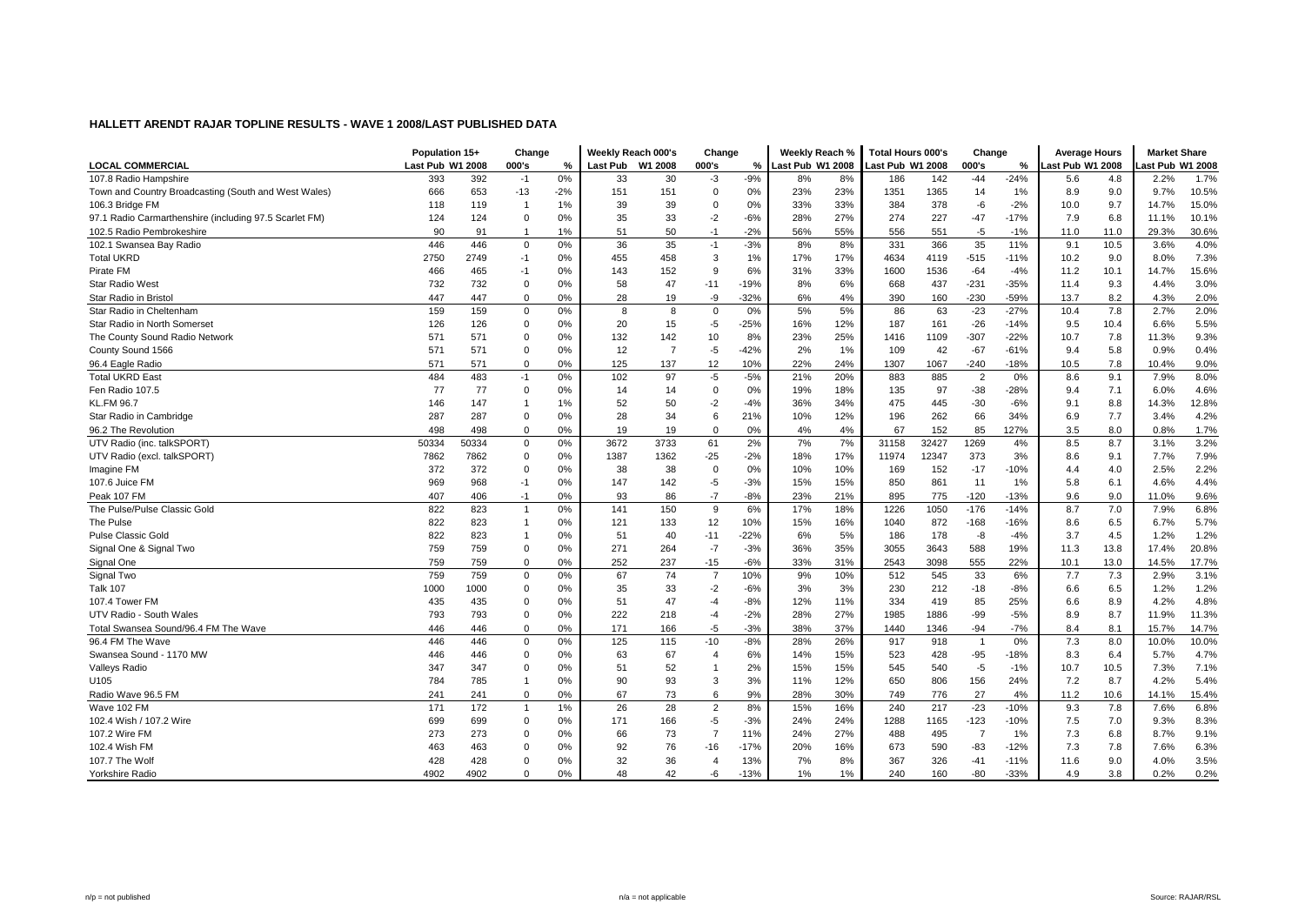|                                      | Population 15+   |       | Change       |               | Weekly Reach 000's |      | Change         |        | Weekly Reach %  |     | <b>Total Hours 000's</b> |       | Change  |        | <b>Average Hours</b> |      | <b>Market Share</b> |       |
|--------------------------------------|------------------|-------|--------------|---------------|--------------------|------|----------------|--------|-----------------|-----|--------------------------|-------|---------|--------|----------------------|------|---------------------|-------|
| <b>LOCAL COMMERCIAL</b>              | Last Pub W1 2008 |       | 000's        | $\frac{0}{2}$ | Last Pub W1 2008   |      | 000's          | %      | ast Pub W1 2008 |     | Last Pub W1 2008         |       | 000's   | %      | Last Pub W1 2008     |      | ast Pub W1 2008     |       |
| <b>BBC Local Radio</b>               | 40518            | 40363 | $-155$       | 0%            | 7490               | 7801 | 311            | 4%     | 18%             | 19% | 79321                    | 77357 | $-1964$ | $-2%$  | 10.6                 | 9.9  | 9.6%                | 9.2%  |
| <b>BBC Radio Berkshire</b>           | 768              | 769   | -1           | 0%            | 125                | 126  | -1             | 1%     | 16%             | 16% | 975                      | 1071  | 96      | 10%    | 7.8                  | 8.5  | 6.1%                | 6.7%  |
| <b>BBC Radio Bristol</b>             | 1293             | 1292  | $-1$         | 0%            | 203                | 194  | -9             | $-4%$  | 16%             | 15% | 2610                     | 2436  | $-174$  | $-7%$  | 12.9                 | 12.6 | 9.0%                | 8.6%  |
| <b>BBC Radio Cambridgeshire</b>      | 688              | 689   | $\mathbf{1}$ | 0%            | 125                | 131  | 6              | 5%     | 18%             | 19% | 1274                     | 1300  | 26      | 2%     | 10.2                 | 9.9  | 8.4%                | 8.4%  |
| <b>BBC Radio Cornwal</b>             | 442              | 441   | $-1$         | 0%            | 126                | 131  | 5              | 4%     | 28%             | 30% | 1879                     | 1762  | $-117$  | $-6%$  | 14.9                 | 13.4 | 18.1%               | 18.8% |
| <b>BBC Coventry and Warwickshire</b> | 666              | 665   | $-1$         | 0%            | 84                 | 99   | 15             | 18%    | 13%             | 15% | 745                      | 933   | 188     | 25%    | 8.9                  | 9.5  | 5.6%                | 6.6%  |
| <b>BBC Radio Cumbria</b>             | 407              | 407   | $\mathbf 0$  | 0%            | 119                | 115  | $-4$           | $-3%$  | 29%             | 28% | 1215                     | 1131  | $-84$   | $-7%$  | 10.2                 | 9.8  | 14.8%               | 13.5% |
| <b>BBC Radio Derby</b>               | 614              | 614   | $\Omega$     | 0%            | 150                | 157  | $\overline{7}$ | 5%     | 25%             | 26% | 1625                     | 1678  | 53      | 3%     | 10.8                 | 10.7 | 12.2%               | 13.1% |
| <b>BBC Radio Devon</b>               | 949              | 949   | $\mathbf 0$  | 0%            | 250                | 247  | $-3$           | $-1%$  | 26%             | 26% | 3026                     | 3160  | 134     | 4%     | 12.1                 | 12.8 | 15.2%               | 15.9% |
| <b>BBC Essex</b>                     | 1216             | 1216  | $\Omega$     | 0%            | 249                | 241  | -8             | $-3%$  | 20%             | 20% | 3306                     | 3486  | 180     | 5%     | 13.3                 | 14.5 | 12.5%               | 12.9% |
| <b>BBC Radio Gloucestershire</b>     | 474              | 472   | $-2$         | 0%            | 97                 | 102  | 5              | 5%     | 21%             | 22% | 1075                     | 927   | $-148$  | $-14%$ | 11.0                 | 9.0  | 10.9%               | 9.6%  |
| <b>BBC Hereford &amp; Worcester</b>  | 490              | 490   | $\Omega$     | 0%            | 143                | 111  | $-32$          | $-22%$ | 29%             | 23% | 1511                     | 1307  | $-204$  | $-14%$ | 10.5                 | 11.8 | 15.4%               | 13.6% |
| <b>BBC Radio Humberside</b>          | 739              | 739   | $\Omega$     | 0%            | 206                | 209  | 3              | 1%     | 28%             | 28% | 2317                     | 2558  | 241     | 10%    | 11.3                 | 12.2 | 14.8%               | 16.2% |
| <b>BBC Radio Kent</b>                | 1348             | 1349  | -1           | 0%            | 271                | 260  | $-11$          | $-4%$  | 20%             | 19% | 3488                     | 3213  | $-275$  | $-8%$  | 12.9                 | 12.4 | 10.5%               | 9.8%  |
| <b>BBC Radio Lancashire</b>          | 1163             | 1162  | $-1$         | 0%            | 228                | 245  | 17             | 7%     | 20%             | 21% | 2270                     | 2416  | 146     | 6%     | 10.0                 | 9.9  | 10.0%               | 10.7% |
| <b>BBC Radio Leeds</b>               | 1548             | 1548  | $\mathbf 0$  | 0%            | 269                | 249  | $-20$          | $-7%$  | 17%             | 16% | 2188                     | 1865  | $-323$  | $-15%$ | 8.1                  | 7.5  | 7.3%                | 6.5%  |
| <b>BBC Radio Leicester</b>           | 774              | 774   | $\Omega$     | 0%            | 163                | 163  | $\mathbf 0$    | 0%     | 21%             | 21% | 1611                     | 1537  | $-74$   | $-5%$  | 9.9                  | 9.4  | 10.7%               | 9.6%  |
| <b>BBC Radio Lincolnshire</b>        | 519              | 518   | $-1$         | 0%            | 102                | 125  | 23             | 23%    | 20%             | 24% | 1324                     | 1494  | 170     | 13%    | 13.0                 | 12.0 | 11.4%               | 12.8% |
| BBC London 94.9                      | 10781            | 10781 | $\Omega$     | 0%            | 535                | 559  | 24             | 4%     | 5%              | 5%  | 3769                     | 4145  | 376     | 10%    | 7.0                  | 7.4  | 1.8%                | 1.9%  |
| <b>BBC Radio Manchester</b>          | 2094             | 2095  | $\mathbf{1}$ | 0%            | 222                | 236  | 14             | 6%     | 11%             | 11% | 1967                     | 1666  | $-301$  | $-15%$ | 8.8                  | 7.1  | 5.2%                | 3.9%  |
| <b>BBC Radio Merseyside</b>          | 1621             | 1622  | $\mathbf{1}$ | 0%            | 311                | 343  | 32             | 10%    | 19%             | 21% | 4933                     | 5258  | 325     | 7%     | 15.8                 | 15.3 | 15.9%               | 16.4% |
| <b>BBC Radio Newcastle</b>           | 1408             | 1409  | $\mathbf{1}$ | 0%            | 243                | 265  | 22             | 9%     | 17%             | 19% | 2174                     | 2230  | 56      | 3%     | 8.9                  | 8.4  | 9.0%                | 9.2%  |
| <b>BBC Radio Norfolk</b>             | 739              | 738   | $-1$         | 0%            | 221                | 204  | $-17$          | $-8%$  | 30%             | 28% | 2733                     | 2576  | $-157$  | $-6%$  | 12.3                 | 12.6 | 16.2%               | 15.1% |
| <b>BBC Radio Northamptor</b>         | 451              | 450   | $-1$         | 0%            | 91                 | 95   | $\overline{4}$ | 4%     | 20%             | 21% | 1190                     | 946   | $-244$  | $-21%$ | 13.1                 | 10.0 | 11.8%               | 9.8%  |
| <b>BBC Radio Nottingham</b>          | 754              | 755   | -1           | 0%            | 203                | 190  | $-13$          | $-6%$  | 27%             | 25% | 1997                     | 1890  | $-107$  | $-5%$  | 9.8                  | 9.9  | 12.0%               | 11.0% |
| BBC Radio Oxford 95.2FM              | 504              | 504   | $\Omega$     | 0%            | 77                 | 85   | 8              | 10%    | 15%             | 17% | 840                      | 893   | 53      | 6%     | 10.9                 | 10.5 | 7.6%                | 8.2%  |
| <b>BBC Radio Sheffield</b>           | 1231             | 1231  | $\Omega$     | 0%            | 243                | 268  | 25             | 10%    | 20%             | 22% | 2457                     | 3045  | 588     | 24%    | 10.1                 | 11.4 | 10.0%               | 12.7% |
| <b>BBC Radio Shropshire</b>          | 375              | 375   | $\Omega$     | 0%            | 97                 | 110  | 13             | 13%    | 26%             | 29% | 1182                     | 1157  | $-25$   | $-2%$  | 12.2                 | 10.5 | 14.0%               | 13.0% |
| <b>BBC Radio Solent</b>              | 1484             | 1484  | $\Omega$     | 0%            | 287                | 282  | $-5$           | $-2%$  | 19%             | 19% | 3379                     | 2897  | $-482$  | $-14%$ | 11.8                 | 10.3 | 10.7%               | 9.1%  |
| <b>BBC Solent for Dorset</b>         | 168              | 169   | $\mathbf{1}$ | 1%            | 25                 | 24   | $-1$           | $-4%$  | 15%             | 14% | 283                      | 211   | $-72$   | $-25%$ | 11.5                 | 8.9  | 7.0%                | 5.2%  |
| <b>BBC Somerset</b>                  | n/p              | 403   | n/a          | n/a           | n/p                | 26   | n/a            | n/a    | n/p             | 7%  | n/p                      | 318   | n/a     | n/a    | n/p                  | 12.1 | n/p                 | 3.0%  |
| <b>BBC Southern Counties Radio</b>   | 2391             | 2391  | $\Omega$     | 0%            | 279                | 305  | 26             | 9%     | 12%             | 13% | 2572                     | 3080  | 508     | 20%    | 9.2                  | 10.1 | 4.8%                | 5.5%  |
| <b>BBC Radio Stoke</b>               | 586              | 586   | $\Omega$     | 0%            | 183                | 172  | $-11$          | $-6%$  | 31%             | 29% | 1813                     | 1521  | $-292$  | $-16%$ | 9.9                  | 8.8  | 13.5%               | 11.3% |
| <b>BBC Radio Suffolk</b>             | 505              | 505   | $\mathbf 0$  | 0%            | 133                | 146  | 13             | 10%    | 26%             | 29% | 1377                     | 1725  | 348     | 25%    | 10.3                 | 11.8 | 12.5%               | 15.1% |
| <b>BBC Tees</b>                      | 773              | 773   | $\Omega$     | 0%            | 145                | 135  | $-10$          | $-7%$  | 19%             | 17% | 1094                     | 930   | $-164$  | $-15%$ | 7.5                  | 6.9  | 7.7%                | 6.7%  |
| <b>BBC Three Counties Radio</b>      | 1230             | 1230  | $\mathbf 0$  | 0%            | 162                | 152  | $-10$          | $-6%$  | 13%             | 12% | 1407                     | 1389  | $-18$   | $-1%$  | 8.7                  | 9.1  | 5.8%                | 5.9%  |
| BBC WM (Birmingham & Black Country)  | 2222             | 2221  | $-1$         | 0%            | 250                | 290  | 40             | 16%    | 11%             | 13% | 2289                     | 2588  | 299     | 13%    | 9.2                  | 8.9  | 5.2%                | 5.6%  |
| <b>BBC Radio Wiltshire/Swindon</b>   | 523              | 523   | $\Omega$     | 0%            | 65                 | 75   | 10             | 15%    | 12%             | 14% | 628                      | 683   | 55      | 9%     | 9.7                  | 9.1  | 5.4%                | 6.2%  |
| <b>BBC Radio York</b>                | 509              | 510   |              | 0%            | 90                 | 87   | -3             | $-3%$  | 18%             | 17% | 974                      | 812   | $-162$  | $-17%$ | 10.8                 | 9.3  | 8.8%                | 7.7%  |
| <b>BBC Radio Guernsey</b>            | 50               | 50    | $\Omega$     | 0%            | 18                 | 17   | -1             | $-6%$  | 35%             | 35% | 232                      | 233   |         | 0%     | 13.2                 | 13.4 | 25.1%               | 27.6% |
| <b>BBC Radio Jersey</b>              | 74               | 73    | $-1$         | $-1%$         | 33                 | 36   | 3              | 9%     | 45%             | 49% | 386                      | 477   | 91      | 24%    | 11.5                 | 13.1 | 24.8%               | 29.5% |